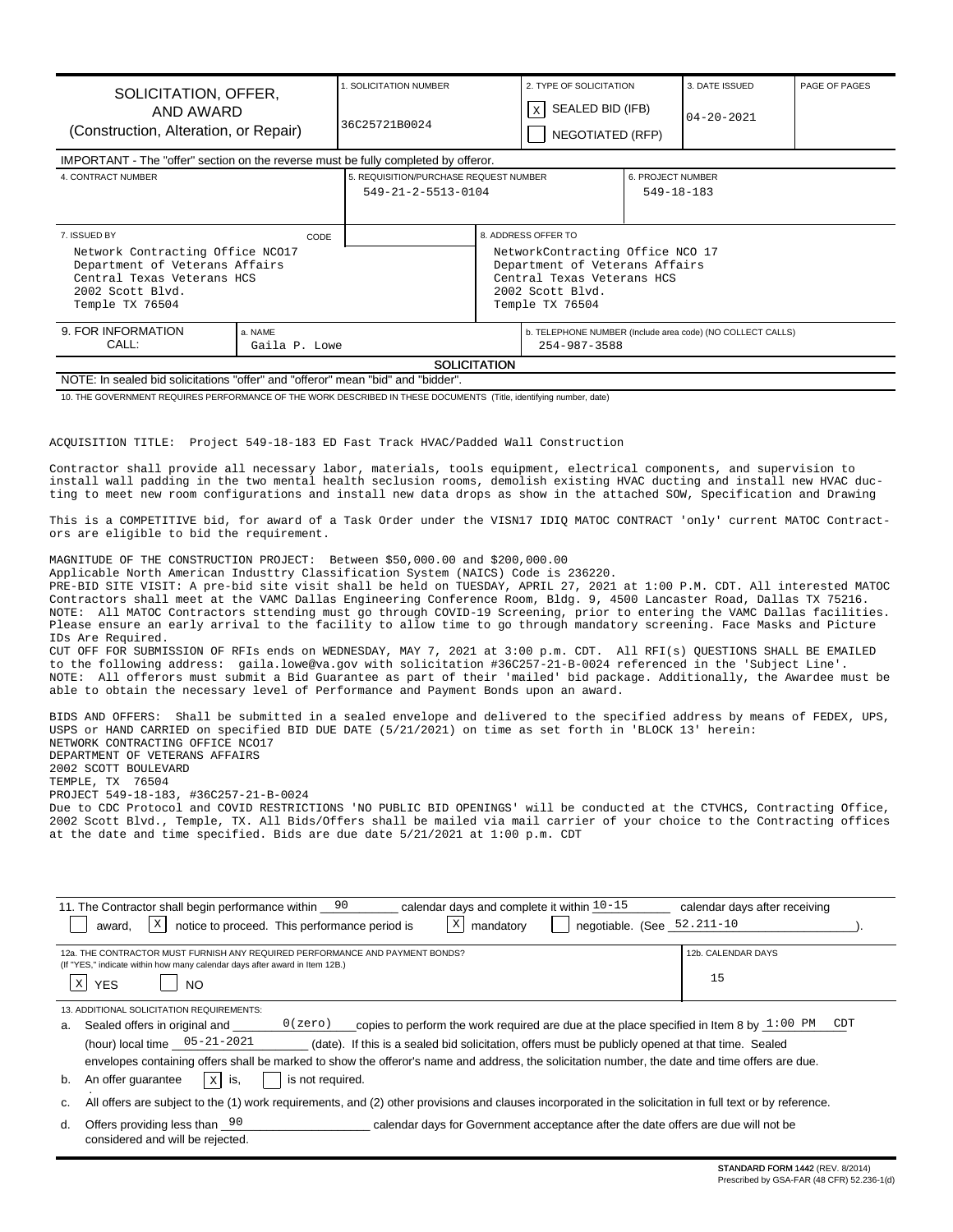<span id="page-1-0"></span>

|                                                                                                                                                                                                                                                                                                                                                                                                                                                                                                                                                                                                   |                                       |                      |                                                                                                                                                                                                                                                                                                                                                   | OFFER (Must be fully completed by offeror)                                                                                                                                                                                |                                                                                          |                        |                                       |                                                                  |                  |  |
|---------------------------------------------------------------------------------------------------------------------------------------------------------------------------------------------------------------------------------------------------------------------------------------------------------------------------------------------------------------------------------------------------------------------------------------------------------------------------------------------------------------------------------------------------------------------------------------------------|---------------------------------------|----------------------|---------------------------------------------------------------------------------------------------------------------------------------------------------------------------------------------------------------------------------------------------------------------------------------------------------------------------------------------------|---------------------------------------------------------------------------------------------------------------------------------------------------------------------------------------------------------------------------|------------------------------------------------------------------------------------------|------------------------|---------------------------------------|------------------------------------------------------------------|------------------|--|
| 14. NAME AND ADDRESS OF OFFEROR (Include ZIP Code)                                                                                                                                                                                                                                                                                                                                                                                                                                                                                                                                                |                                       |                      |                                                                                                                                                                                                                                                                                                                                                   |                                                                                                                                                                                                                           | 15. TELEPHONE NUMBER (Include area code)                                                 |                        |                                       |                                                                  |                  |  |
|                                                                                                                                                                                                                                                                                                                                                                                                                                                                                                                                                                                                   |                                       |                      |                                                                                                                                                                                                                                                                                                                                                   |                                                                                                                                                                                                                           |                                                                                          |                        |                                       | 16. REMITTANCE ADDRESS (Include only if different than Item 14.) |                  |  |
|                                                                                                                                                                                                                                                                                                                                                                                                                                                                                                                                                                                                   |                                       |                      |                                                                                                                                                                                                                                                                                                                                                   |                                                                                                                                                                                                                           |                                                                                          |                        |                                       |                                                                  |                  |  |
|                                                                                                                                                                                                                                                                                                                                                                                                                                                                                                                                                                                                   |                                       |                      |                                                                                                                                                                                                                                                                                                                                                   |                                                                                                                                                                                                                           |                                                                                          |                        |                                       |                                                                  |                  |  |
|                                                                                                                                                                                                                                                                                                                                                                                                                                                                                                                                                                                                   |                                       |                      |                                                                                                                                                                                                                                                                                                                                                   |                                                                                                                                                                                                                           |                                                                                          |                        |                                       |                                                                  |                  |  |
| CODE                                                                                                                                                                                                                                                                                                                                                                                                                                                                                                                                                                                              |                                       | <b>FACILITY CODE</b> |                                                                                                                                                                                                                                                                                                                                                   |                                                                                                                                                                                                                           |                                                                                          |                        |                                       |                                                                  |                  |  |
| 17. The offeror agrees to perform the work required at the prices specified below in strict accordance with the terms of the solicitation, if this offer is                                                                                                                                                                                                                                                                                                                                                                                                                                       |                                       |                      |                                                                                                                                                                                                                                                                                                                                                   | accepted by the Government in writing within calendar days after the date offers are due.<br>the minimum requirement stated in Item 13d. Failure to insert any number means the offeror accepts the minimum in Item 13d.) |                                                                                          |                        |                                       | (Insert any number equal to or greater than                      |                  |  |
| <b>AMOUNTS</b>                                                                                                                                                                                                                                                                                                                                                                                                                                                                                                                                                                                    |                                       |                      |                                                                                                                                                                                                                                                                                                                                                   |                                                                                                                                                                                                                           |                                                                                          |                        |                                       |                                                                  |                  |  |
| 18. The offeror agrees to furnish any required performance and payment bonds.                                                                                                                                                                                                                                                                                                                                                                                                                                                                                                                     |                                       |                      |                                                                                                                                                                                                                                                                                                                                                   |                                                                                                                                                                                                                           |                                                                                          |                        |                                       |                                                                  |                  |  |
|                                                                                                                                                                                                                                                                                                                                                                                                                                                                                                                                                                                                   |                                       |                      |                                                                                                                                                                                                                                                                                                                                                   | 19. ACKNOWLEDGMENT OF AMENDMENTS                                                                                                                                                                                          |                                                                                          |                        |                                       |                                                                  |                  |  |
|                                                                                                                                                                                                                                                                                                                                                                                                                                                                                                                                                                                                   |                                       |                      |                                                                                                                                                                                                                                                                                                                                                   | (The offeror acknowledges receipt of amendments to the solicitation -- give number and date of each)                                                                                                                      |                                                                                          |                        |                                       |                                                                  |                  |  |
| AMENDMENT<br><b>NUMBER</b>                                                                                                                                                                                                                                                                                                                                                                                                                                                                                                                                                                        |                                       |                      |                                                                                                                                                                                                                                                                                                                                                   |                                                                                                                                                                                                                           |                                                                                          |                        |                                       |                                                                  |                  |  |
| DATE.                                                                                                                                                                                                                                                                                                                                                                                                                                                                                                                                                                                             |                                       |                      |                                                                                                                                                                                                                                                                                                                                                   |                                                                                                                                                                                                                           |                                                                                          |                        |                                       |                                                                  |                  |  |
| 20a. NAME AND TITLE OF PERSON AUTHORIZED TO SIGN OFFER<br>(Type or print)                                                                                                                                                                                                                                                                                                                                                                                                                                                                                                                         |                                       |                      |                                                                                                                                                                                                                                                                                                                                                   | 20b. SIGNATURE<br>20c. OFFER DATE                                                                                                                                                                                         |                                                                                          |                        |                                       |                                                                  |                  |  |
|                                                                                                                                                                                                                                                                                                                                                                                                                                                                                                                                                                                                   |                                       |                      | <b>AWARD</b>                                                                                                                                                                                                                                                                                                                                      |                                                                                                                                                                                                                           | (To be completed by Government)                                                          |                        |                                       |                                                                  |                  |  |
| 22. AMOUNT                                                                                                                                                                                                                                                                                                                                                                                                                                                                                                                                                                                        |                                       |                      |                                                                                                                                                                                                                                                                                                                                                   |                                                                                                                                                                                                                           | 23. ACCOUNTING AND APPROPRIATION DATA                                                    |                        |                                       |                                                                  |                  |  |
|                                                                                                                                                                                                                                                                                                                                                                                                                                                                                                                                                                                                   |                                       |                      |                                                                                                                                                                                                                                                                                                                                                   |                                                                                                                                                                                                                           |                                                                                          |                        |                                       |                                                                  |                  |  |
| 24. SUBMIT INVOICES TO ADDRESS SHOWN IN                                                                                                                                                                                                                                                                                                                                                                                                                                                                                                                                                           |                                       |                      |                                                                                                                                                                                                                                                                                                                                                   | <b>ITEM</b>                                                                                                                                                                                                               |                                                                                          |                        | 549-360162-5513-854200-3220 23NR0QA11 | 25. OTHER THAN FULL AND OPEN COMPETITION PURSUANT TO             |                  |  |
|                                                                                                                                                                                                                                                                                                                                                                                                                                                                                                                                                                                                   | (4 copies unless otherwise specified) |                      |                                                                                                                                                                                                                                                                                                                                                   |                                                                                                                                                                                                                           |                                                                                          | $10$ U.S.C. 2304(c)( ) |                                       | 41 U.S.C. 3304(a) ()                                             |                  |  |
| 26. ADMINISTERED BY<br>Network Contracting Office NCO 17<br>Department of Veterans Affairs<br>Central Texas Veterans HCS<br>1901 S. 1st Street<br>Temple TX 76504                                                                                                                                                                                                                                                                                                                                                                                                                                 |                                       |                      | 27. PAYMENT WILL BE MADE BY<br>This is accomplished through the<br>Tungsten Network located at:<br>http://www.fsc.va.gov/einvoice.asp<br>This is mandatory and the sole method<br>for submitting invoices.<br>PHONE: (877) 353-9791<br>FAX: (512) 460-5540                                                                                        |                                                                                                                                                                                                                           |                                                                                          |                        |                                       |                                                                  |                  |  |
|                                                                                                                                                                                                                                                                                                                                                                                                                                                                                                                                                                                                   |                                       |                      |                                                                                                                                                                                                                                                                                                                                                   | <b>CONTRACTING OFFICER WILL COMPLETE ITEM 28 OR 29 AS APPLICABLE</b>                                                                                                                                                      |                                                                                          |                        |                                       |                                                                  |                  |  |
| 28. NEGOTIATED AGREEMENT (Contractor is required to sign this<br>copies to issuing office.)<br>document and return<br>Contractor agrees<br>to furnish and deliver all items or perform all work requirements identified<br>on this form and any continuation sheets for the consideration stated in<br>this contract. The rights and obligations of the parties to this contract<br>shall be governed by (a) this contract award, (b) the solicitation, and (c)<br>the clauses, representations, certifications, and specifications incorporated<br>by reference in or attached to this contract. |                                       |                      | Your<br>$ X $ 29. AWARD (Contractor is not required to sign this document.)<br>offer on this solicitation is hereby accepted as to the items listed. This<br>award consummates the contract, which consists of (a) the Government<br>solicitation and your offer, and (b) this contract award. No further cont-<br>ractual document is necessary. |                                                                                                                                                                                                                           |                                                                                          |                        |                                       |                                                                  |                  |  |
| 30a. NAME AND TITLE OF CONTRACTOR OR PERSON AUTHORIZED<br>TO SIGN (Type or print)                                                                                                                                                                                                                                                                                                                                                                                                                                                                                                                 |                                       |                      |                                                                                                                                                                                                                                                                                                                                                   |                                                                                                                                                                                                                           | 31a. NAME OF CONTRACTING OFFICER (Type or print)<br>GAILA P. LOWE<br>Contracting Officer |                        |                                       |                                                                  |                  |  |
| 30b. SIGNATURE                                                                                                                                                                                                                                                                                                                                                                                                                                                                                                                                                                                    |                                       |                      |                                                                                                                                                                                                                                                                                                                                                   | 30c. DATE                                                                                                                                                                                                                 |                                                                                          |                        | 31b. UNITED STATES OF AMERICA         |                                                                  | l31c. AWARD DATE |  |
|                                                                                                                                                                                                                                                                                                                                                                                                                                                                                                                                                                                                   |                                       |                      |                                                                                                                                                                                                                                                                                                                                                   |                                                                                                                                                                                                                           | BY                                                                                       |                        |                                       |                                                                  |                  |  |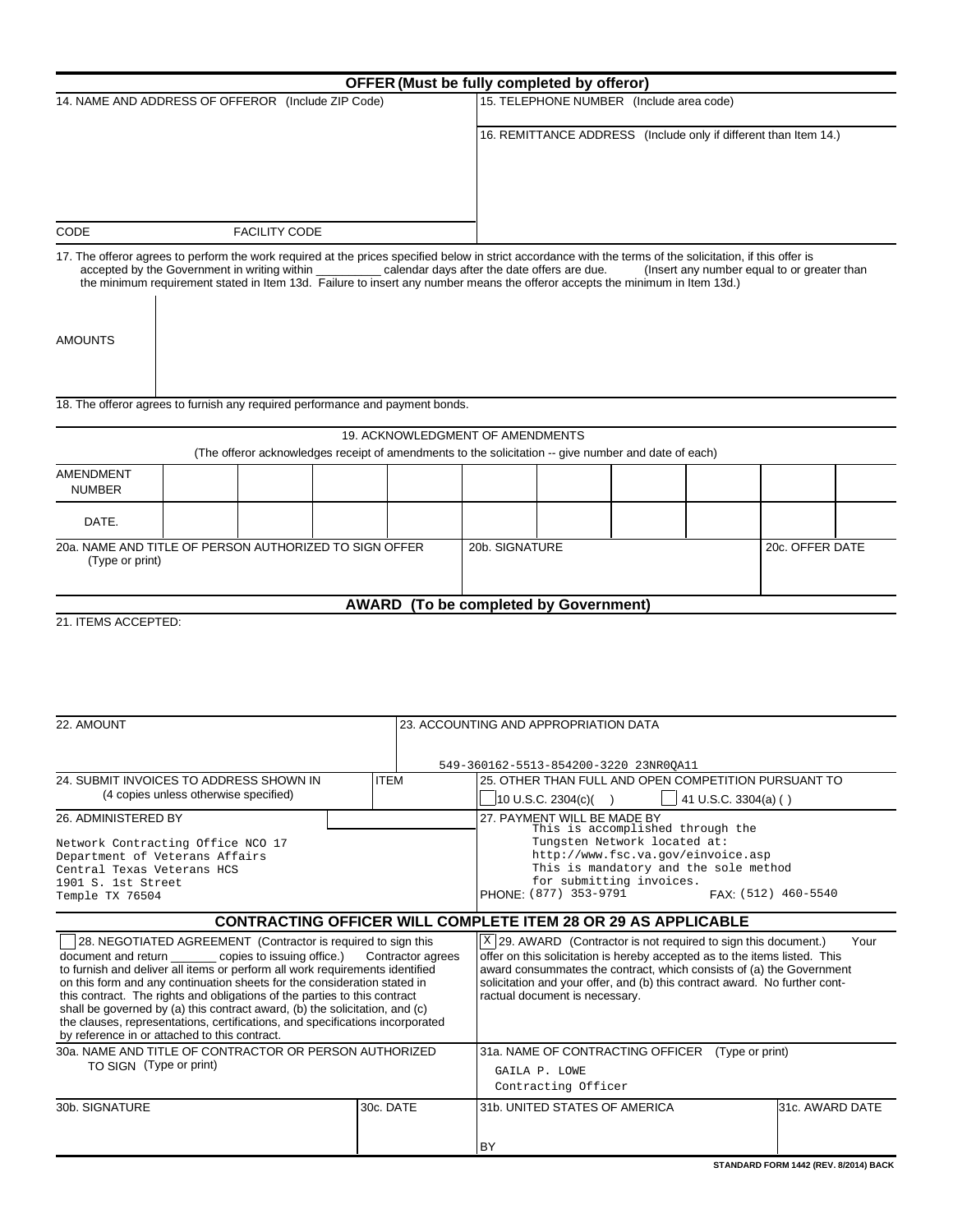| A.1 SF 1442 SOLICITATION, OFFER, AND AWARD (Construction, Alteration, or                                                            |
|-------------------------------------------------------------------------------------------------------------------------------------|
| A.2 SF 1442 SOLICITATION, OFFER, AND AWARD (CONSTRUCTION,                                                                           |
| A.3 52.225-9 BUY AMERICAN-CONSTRUCTION MATERIALS (FEB 2021)  5<br>A.4 52.225-10 NOTICE OF BUY AMERICAN REQUIREMENT-CONSTRUCTION     |
| A.5 52.236-27 SITE VISIT (CONSTRUCTION) (FEB 1995) ALTERNATE I (FEB 1995)                                                           |
|                                                                                                                                     |
| SECTION C - DESCRIPTION/SPECIFICATIONS/STATEMENT OF WORK11                                                                          |
| C.1 52.204-19 INCORPORATION BY REFERENCE OF REPRESENTATIONS AND                                                                     |
| C.2 VAAR 852.236-71 SPECIFICATIONS AND DRAWINGS FOR CONSTRUCTION                                                                    |
|                                                                                                                                     |
| C.4 52.204-25 PROHIBITION ON CONTRACTING FOR CERTAIN<br>TELECOMMUNICATIONS AND VIDEO SURVEILLANCE SERVICES OR EQUIPMENT             |
| C.5 VAAR 852.219-10 VA NOTICE OF TOTAL SERVICE-DISABLED VETERAN-                                                                    |
| OWNED SMALL BUSINESS SET-ASIDE (JUL 2019) (DEVIATION)18<br>C.6 VAAR 852.219-74 LIMITATIONS ON SUBCONTRACTING-MONITORING AND         |
| C.7 VAAR 852.232-72 ELECTRONIC SUBMISSION OF PAYMENT REQUESTS (NOV                                                                  |
| C.8 VAAR 852.270-1 REPRESENTATIVES OF CONTRACTING OFFICERS (JAN                                                                     |
| C.9 52.204-8 ANNUAL REPRESENTATIONS AND CERTIFICATIONS (MAR 2020)22<br>C.10 52.204-24 REPRESENTATION REGARDING CERTAIN              |
| TELECOMMUNICATIONS AND VIDEO SURVEILLANCE SERVICES OR EQUIPMENT<br>C.11 VAAR 852.252-70 SOLICITATION PROVISIONS OR CLAUSES          |
| C.12 52.222-5 CONSTRUCTION WAGE RATE REQUIREMENTS-SECONDARY                                                                         |
|                                                                                                                                     |
| C.14 VAAR 852.228-72 ASSISTING SERVICE-DISABLED VETERAN-OWNED AND<br>VETERAN-OWNED SMALL BUSINESSES IN OBTAINING BONDS (DEC 2009)30 |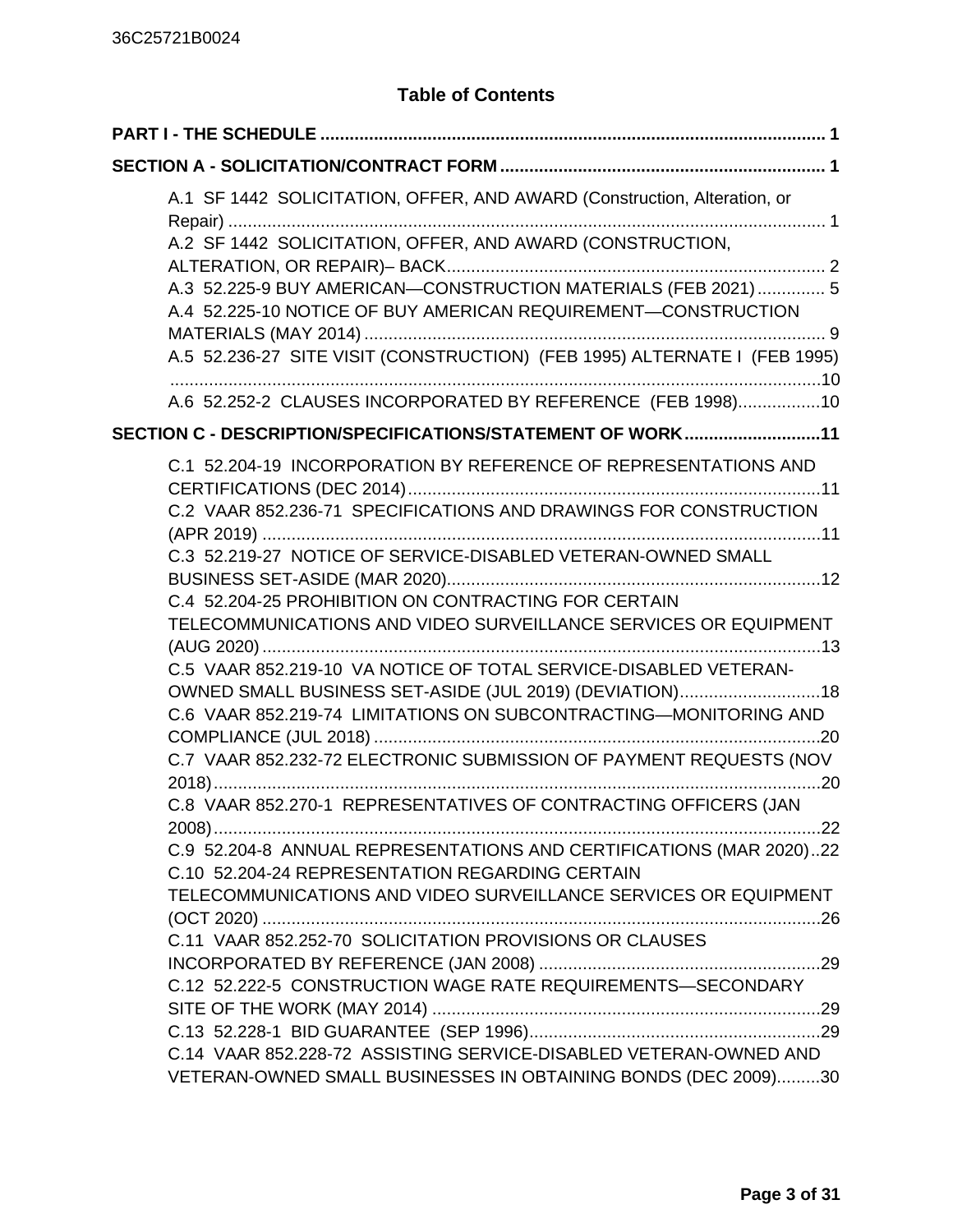### **SECTION B – SCHEDULE OF PRICES/DESCRIPTION**

**DESCRIPTION:** Project 549-18-183 ED Fast Track HVAC/Padded Wall Construction the Contractor will include all necessary labor, materials, tools, equipment, electrical components, and supervision to provide the services under Project 549-18-183. Contractor shall install wall padding in two(2) Mental Health Seclusion Rooms within the ED Fast Track, second task shall be to demolish existing HVAC ducting and install new HVAC ducting to meet the new room configurations and the third task is to install new data drops. All work will need to be coordinated with in-house crews working in the ED Fast Track area at the North Texas VA Health Care System at 4500 Lancaster Road in Dallas, TX 75216

| <b>ITEM</b><br>NO. | <b>DESCRIPTION OF SERVICE</b>                                                                                                                                                                                                                                                                                                                                                                                                        | <b>EST</b><br><b>QTY</b> | <b>UNIT</b> | <b>UNIT</b><br><b>PRICE</b> | TOTAL<br><b>AMOUNT</b> |  |
|--------------------|--------------------------------------------------------------------------------------------------------------------------------------------------------------------------------------------------------------------------------------------------------------------------------------------------------------------------------------------------------------------------------------------------------------------------------------|--------------------------|-------------|-----------------------------|------------------------|--|
| 0001               | <b>BASE BID:</b><br>CONTRACTOR TO PROVIDE ALL<br>NECESSARY LABOR, MATERIALS,<br>TOOLS, EQUIPMENT, ELECTRICAL<br><b>COMPONENTS AND SUPERVISION</b><br>TO INSTALL WALL PADDING IN<br>TWO MENTAL HEALTH SECLUSION<br>ROOMS, DEMOLISH EXISTING HVAC<br>DUCTING AND INSTALL NEW HVAC<br>DUCTING TO MEET NEW ROOM<br><b>CONFIGURATIONS AND INSTALL</b><br>NEW DATA DROPS AS SHOWN<br>WITHIN THE PROVIDED SOW,<br>DRAWINGS & SPECIFICATIONS | 1                        | JB.         | $\mathbb{S}$                | \$                     |  |
| 0002               | COST OF PERFORMANCE AND<br><b>PAYMENT BONDS</b>                                                                                                                                                                                                                                                                                                                                                                                      | 1                        | EA          | \$                          | \$.                    |  |
|                    | <b>BID TOTAL (Line Items #0001 and #0002) \$</b>                                                                                                                                                                                                                                                                                                                                                                                     |                          |             |                             |                        |  |

*PROJECT DURATION 90 CALENDAR DAYS, AFTER RECEIPT OF NOTICE TO PROCEED LETTER*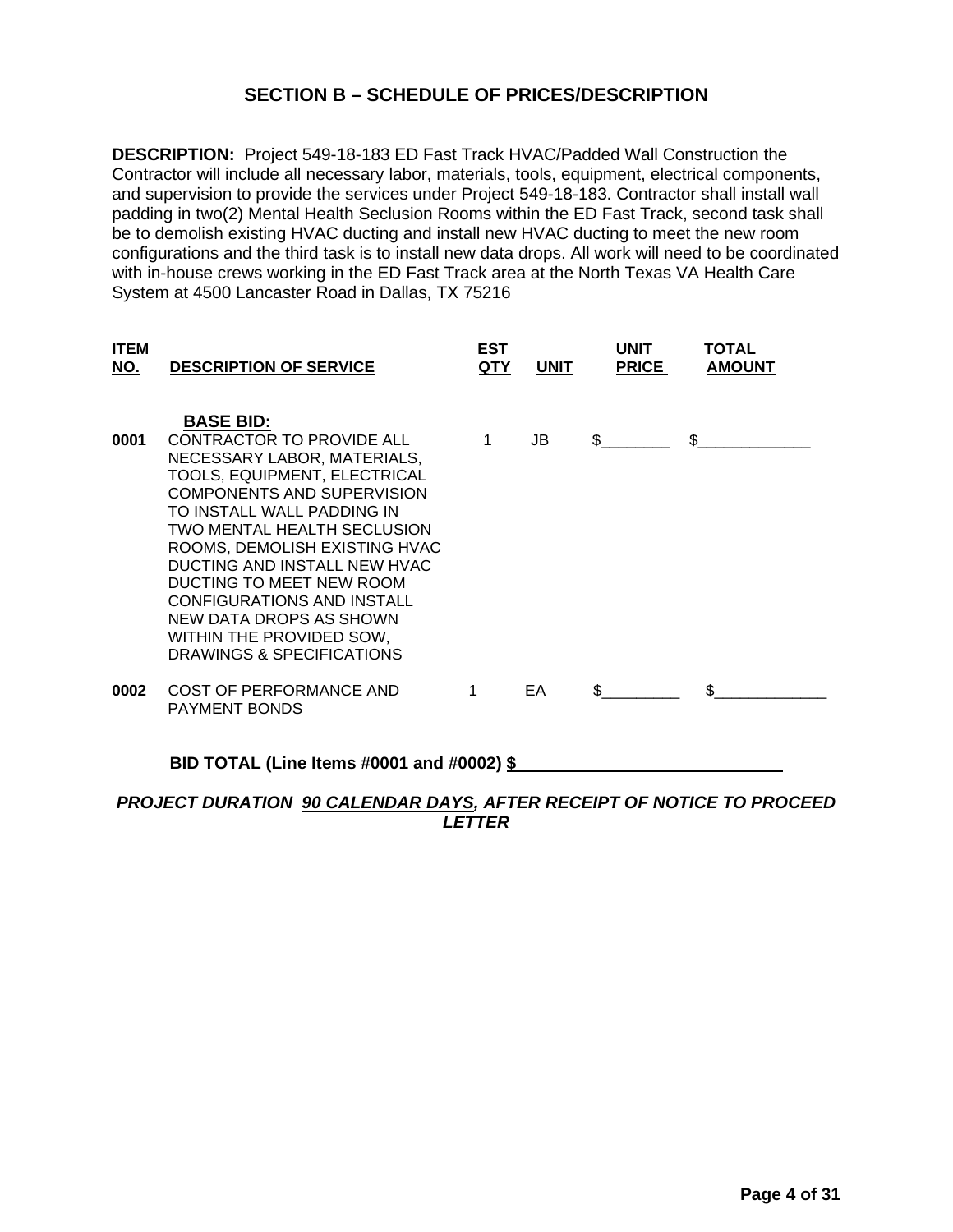# **INSTRUCTIONS, CONDITIONS AND OTHER STATEMENTS TO BIDDERS/OFFERORS**

## **B.1 COVID-19 Bid Submission Instructions**

 (a) In order to comply with Federal mandate to limit Face-to-Face interaction and/or Social Distancing bid package(s) shall **not** be sent FedEx or Hand Delivered to the Contracting Office. All bids shall be submitted via the Vendor Portal by the specified Bid Closing date and time.

 (b) All public Bid Openings are hereby suspended until further notice due to the COVID-19 in order to limit Face-to-Face interaction and/or Social Distancing. Bids shall be opened by the Contracting Officer and/or Contract Specialist and recorded on an official Bid Abstract. Bid Abstracts will be available upon request via email.

### <span id="page-4-0"></span>**B.2 52.225-9 BUY AMERICAN—CONSTRUCTION MATERIALS (FEB 2021)**

(a) *Definitions.* As used in this clause—

*Commercially available off-the-shelf (COTS) item*—

(1) Means any item of supply (including construction material) that is—

 (i) A commercial item (as defined in paragraph (1) of the definition at Federal Acquisition Regulation (FAR) 2.101);

(ii) Sold in substantial quantities in the commercial marketplace; and

 (iii) Offered to the Government, under a contract or subcontract at any tier, without modification, in the same form in which it is sold in the commercial marketplace; and

 (2) Does not include bulk cargo, as defined in 46 U.S.C. 40102(4), such as agricultural products and petroleum products.

 *Component* means any article, material, or supply incorporated directly into construction material.

 *Construction material* means an article, material, or supply brought to the construction site by the Contractor or a subcontractor for incorporation into the building or work. The term also includes an item brought to the site preassembled from articles, materials, or supplies. However, emergency life safety systems, such as emergency lighting, fire alarm, and audio evacuation systems, that are discrete systems incorporated into a public building or work and that are produced as complete systems, are evaluated as a single and distinct construction material regardless of when or how the individual parts or components of those systems are delivered to the construction site. Materials purchased directly by the Government are supplies, not construction material.

#### *Cost of components* means—

 (1) For components purchased by the Contractor, the acquisition cost, including transportation costs to the place of incorporation into the end product (whether or not such costs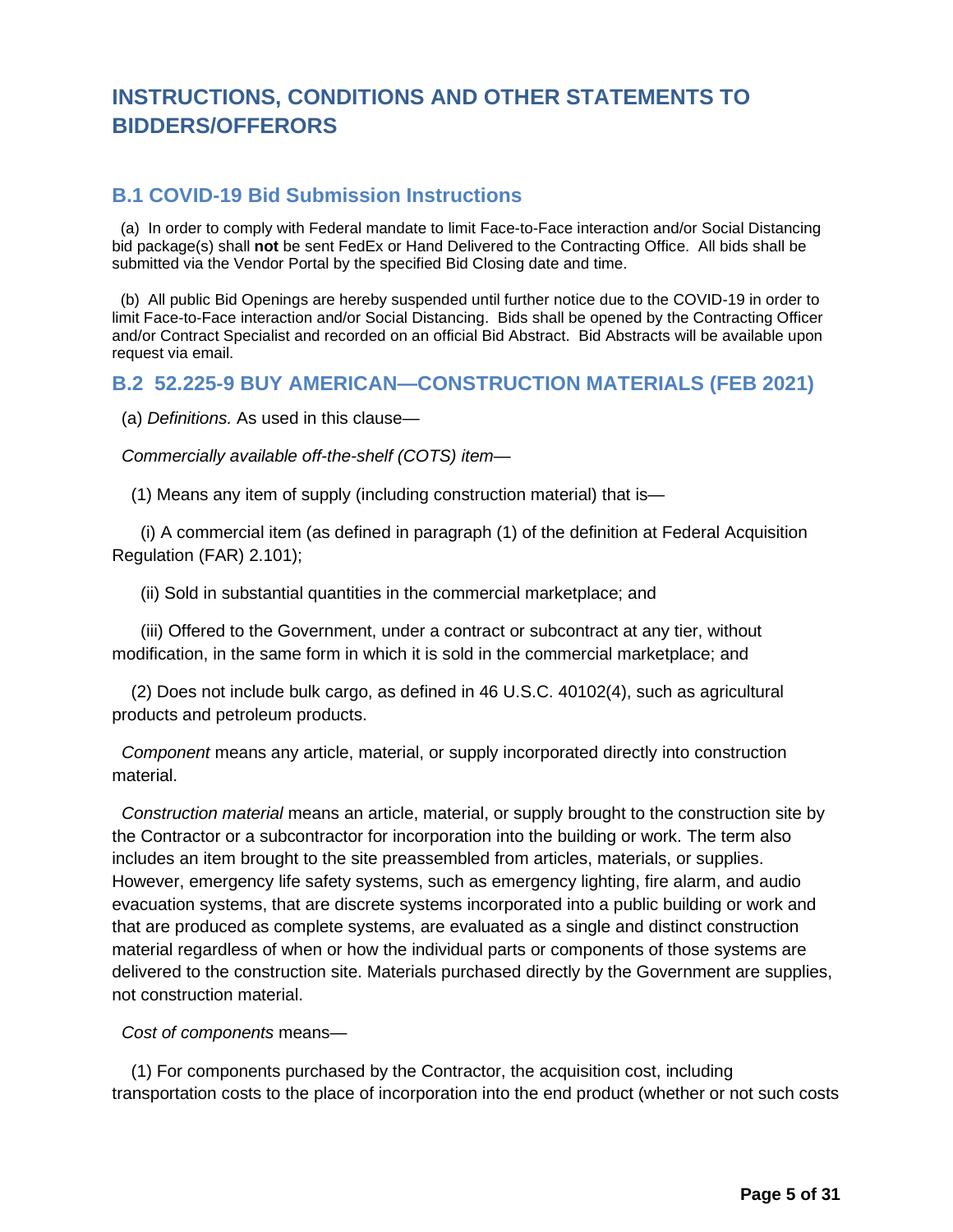are paid to a domestic firm), and any applicable duty (whether or not a duty-free entry certificate is issued); or

 (2) For components manufactured by the Contractor, all costs associated with the manufacture of the component, including transportation costs as described in paragraph (1) of this definition, plus allocable overhead costs, but excluding profit. Cost of components does not include any costs associated with the manufacture of the construction material.

#### *Domestic construction material* means—

 (1) For construction material that does not consist wholly or predominantly of iron or steel or a combination of both—

(i) An unmanufactured construction material mined or produced in the United States; or

(ii) A construction material manufactured in the United States, if—

 (A) The cost of its components mined, produced, or manufactured in the United States exceeds 55 percent of the cost of all its components. Components of foreign origin of the same class or kind for which nonavailability determinations have been made are treated as domestic. Components of unknown origin are treated as foreign; or

(B) The construction material is a COTS item; or

 (2) For construction material that consists wholly or predominantly of iron or steel or a combination of both, a construction material manufactured in the United States if the cost of foreign iron and steel constitutes less than 5 percent of the cost of all components used in such construction material. The cost of foreign iron and steel includes but is not limited to the cost of foreign iron or steel mill products (such as bar, billet, slab, wire, plate, or sheet), castings, or forgings utilized in the manufacture of the construction material and a good faith estimate of the cost of all foreign iron or steel components excluding COTS fasteners. Iron or steel components of unknown origin are treated as foreign. If the construction material contains multiple components, the cost of all the materials used in such construction material is calculated in accordance with the definition of ''cost of components''.

 *Fastener* means a hardware device that mechanically joins or affixes two or more objects together. Examples of fasteners are nuts, bolts, pins, rivets, nails, clips, and screws.

 *Foreign construction material* means a construction material other than a domestic construction material.

 *Foreign iron and steel* means iron or steel products not produced in the United States. Produced in the United States means that all manufacturing processes of the iron or steel must take place in the United States, from the initial melting stage through the application of coatings, except metallurgical processes involving refinement of steel additives. The origin of the elements of the iron or steel is not relevant to the determination of whether it is domestic or foreign.

 *Predominantly of iron or steel or a combination of both* means that the cost of the iron and steel content exceeds 50 percent of the total cost of all its components. The cost of iron and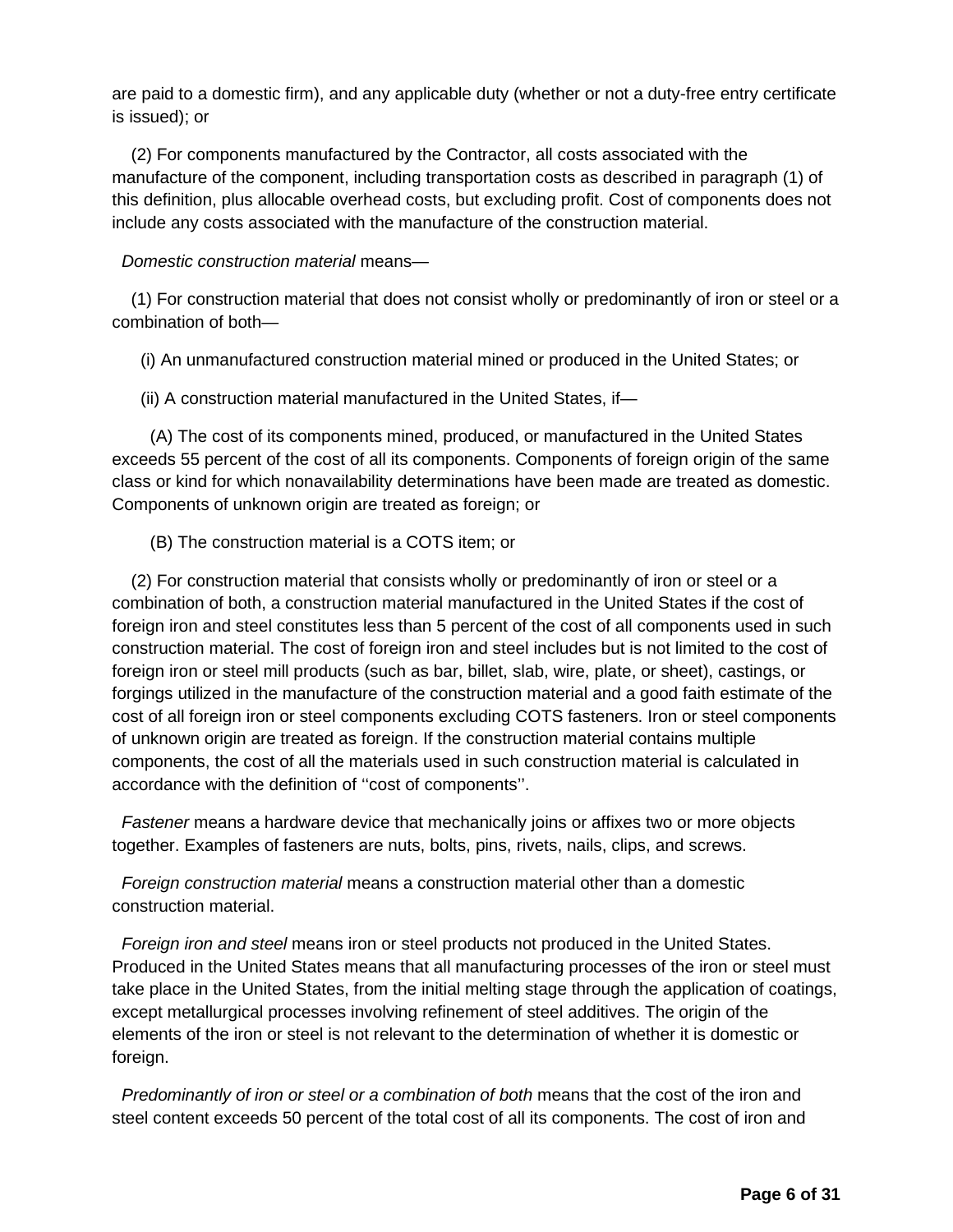steel is the cost of the iron or steel mill products (such as bar, billet, slab, wire, plate, or sheet), castings, or forgings utilized in the manufacture of the product and a good faith estimate of the cost of iron or steel components excluding COTS fasteners.

 *Steel* means an alloy that includes at least 50 percent iron, between 0.02 and 2 percent carbon, and may include other elements.

*United States* means the 50 States, the District of Columbia, and outlying areas.

(b) Domestic preference.

 (1) This clause implements 41 U.S.C. chapter 83, Buy American, by providing a preference for domestic construction material. In accordance with 41 U.S.C. 1907, the domestic content test of the Buy American statute is waived for construction material that is a COTS item, except that for construction material that consists wholly or predominantly of iron or steel or a combination of both, the domestic content test is applied only to the iron and steel content of the construction materials, excluding COTS fasteners. (See FAR 12.505(a)(2)). The Contractor shall use only domestic construction material in performing this contract, except as provided in paragraphs (b)(2) and (b)(3) of this clause.

 (2) This requirement does not apply to information technology that is a commercial item or to the construction materials or components listed by the Government as follows:

### *[Contracting Officer to list applicable excepted materials or indicate ''none'']*

 (3) The Contracting Officer may add other foreign construction material to the list in paragraph (b)(2) of this clause if the Government determines that—

 (i) The cost of domestic construction material would be unreasonable. The cost of a particular domestic construction material subject to the requirements of the Buy American statute is unreasonable when the cost of such material exceeds the cost of foreign material by more than 20 percent;

 (ii) The application of the restriction of the Buy American statute to a particular construction material would be impracticable or inconsistent with the public interest; or

 (iii) The construction material is not mined, produced, or manufactured in the United States in sufficient and reasonably available commercial quantities of a satisfactory quality.

(c) Request for determination of inapplicability of the Buy American statute.

 (1)(i) Any Contractor request to use foreign construction material in accordance with paragraph (b)(3) of this clause shall include adequate information for Government evaluation of the request, including—

(A) A description of the foreign and domestic construction materials;

- (B) Unit of measure;
- (C) Quantity;
- (D) Price;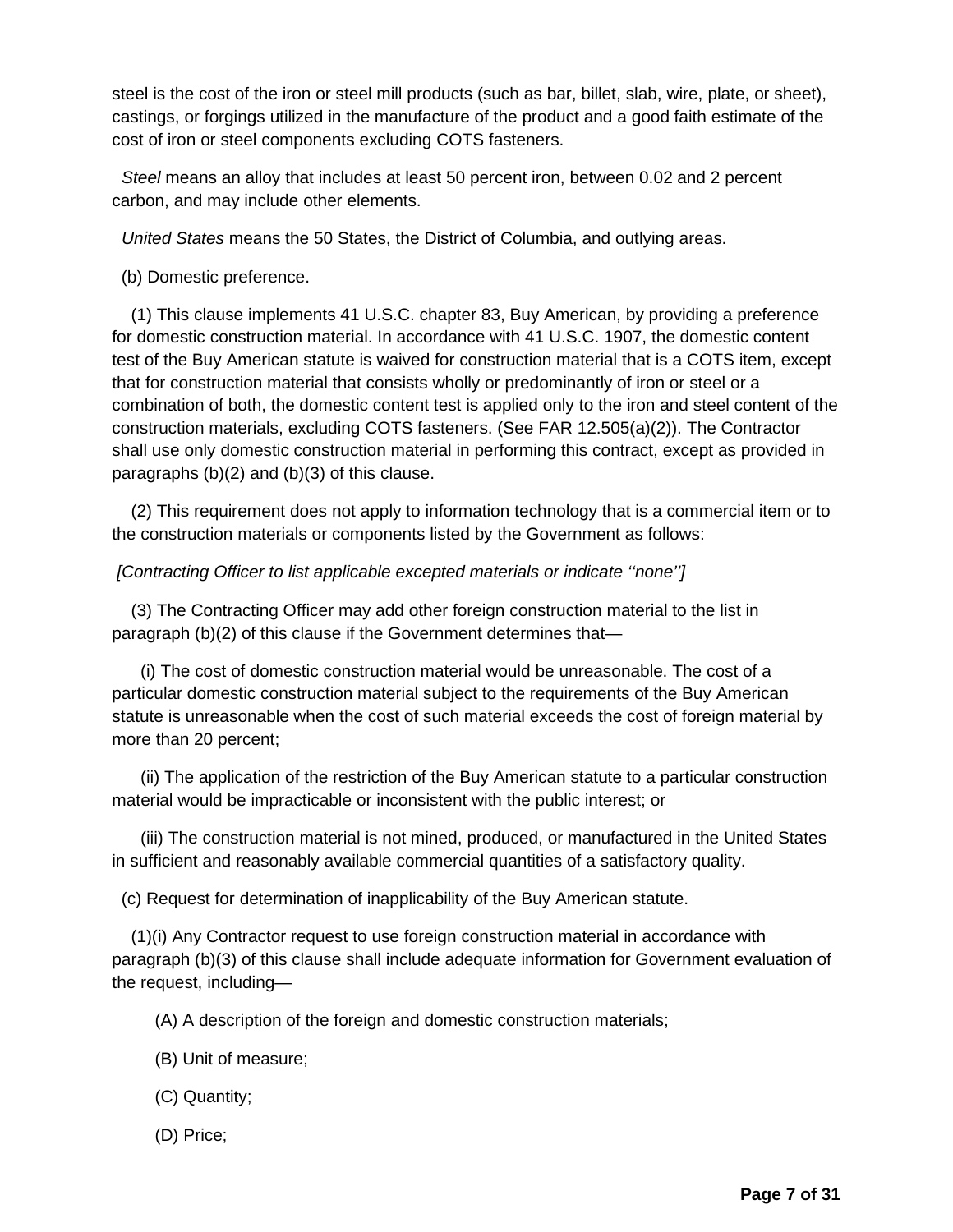(E) Time of delivery or availability;

(F) Location of the construction project;

(G) Name and address of the proposed supplier; and

 (H) A detailed justification of the reason for use of foreign construction materials cited in accordance with paragraph (b)(3) of this clause.

 (ii) A request based on unreasonable cost shall include a reasonable survey of the market and a completed price comparison table in the format in paragraph (d) of this clause.

 (iii) The price of construction material shall include all delivery costs to the construction site and any applicable duty (whether or not a duty-free certificate may be issued).

 (iv) Any Contractor request for a determination submitted after contract award shall explain why the Contractor could not reasonably foresee the need for such determination and could not have requested the determination before contract award. If the Contractor does not submit a satisfactory explanation, the Contracting Officer need not make a determination.

 (2) If the Government determines after contract award that an exception to the Buy American statute applies and the Contracting Officer and the Contractor negotiate adequate consideration, the Contracting Officer will modify the contract to allow use of the foreign construction material. However, when the basis for the exception is the unreasonable price of a domestic construction material, adequate consideration is not less than the differential established in paragraph (b)(3)(i) of this clause.

 (3) Unless the Government determines that an exception to the Buy American statute applies, use of foreign construction material is noncompliant with the Buy American statute.

 (d) *Data*. To permit evaluation of requests under paragraph (c) of this clause based on unreasonable cost, the Contractor shall include the following information and any applicable supporting data based on the survey of suppliers:

FOREIGN AND DOMESTIC CONSTRUCTION MATERIALS PRICE COMPARISON

| <b>Construction Material</b> | Unit of        | Quantity | <b>Price (Dollars)*</b> |
|------------------------------|----------------|----------|-------------------------|
| <b>Description</b>           | <b>Measure</b> |          |                         |
| Item 1:                      |                |          |                         |
| <b>Foreign Construction</b>  |                |          |                         |
| Material.                    |                |          |                         |
| <b>Domestic Construction</b> |                |          |                         |
| Material.                    |                |          |                         |
| Item $2$ :                   |                |          |                         |
| <b>Foreign Construction</b>  |                |          |                         |
| Material.                    |                |          |                         |
| <b>Domestic Construction</b> |                |          |                         |
| Material.                    |                |          |                         |

[\*Include all delivery costs to the construction site and any applicable duty (whether or not a duty-free entry certificate is issued).]

[List name, address, telephone number, and contact for suppliers surveyed. Attach copy of response; if oral, attach summary.]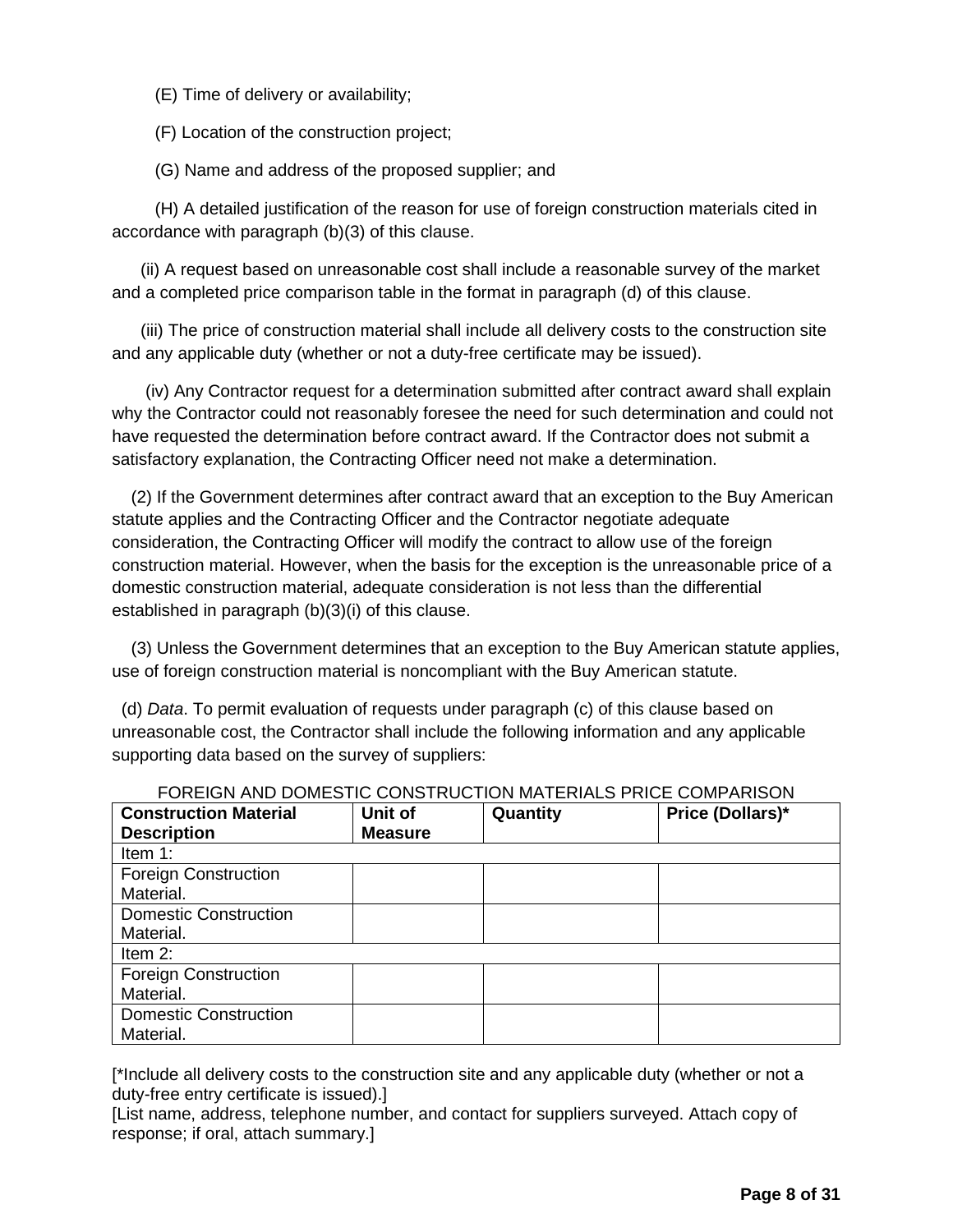[Include other applicable supporting information.] (End of Clause)

## <span id="page-8-0"></span>**B.3 52.225-10 NOTICE OF BUY AMERICAN REQUIREMENT— CONSTRUCTION MATERIALS (MAY 2014)**

 (a) *Definitions.* "Commercially available off-the-shelf (COTS) item," "construction material," "domestic construction material," and "foreign construction material," as used in this provision, are defined in the clause of this solicitation entitled "Buy American—Construction Materials" (Federal Acquisition Regulation (FAR) clause 52.225-9).

 (b) *Requests for determinations of inapplicability.* An offeror requesting a determination regarding the inapplicability of the Buy American statute should submit the request to the Contracting Officer in time to allow a determination before submission of offers. The offeror shall include the information and applicable supporting data required by paragraphs (c) and (d) of the clause at FAR 52.225-9 in the request. If an offeror has not requested a determination regarding the inapplicability of the Buy American statute before submitting its offer, or has not received a response to a previous request, the offeror shall include the information and supporting data in the offer.

(c) Evaluation of offers.

 (1) The Government will evaluate an offer requesting exception to the requirements of the Buy American statute, based on claimed unreasonable cost of domestic construction material, by adding to the offered price the appropriate percentage of the cost of such foreign construction material, as specified in paragraph (b)(3)(i) of the clause at FAR 52.225-9.

 (2) If evaluation results in a tie between an offeror that requested the substitution of foreign construction material based on unreasonable cost and an offeror that did not request an exception, the Contracting Officer will award to the offeror that did not request an exception based on unreasonable cost.

### (d) Alternate offers.

 (1) When an offer includes foreign solicitation in paragraph (b)(2) of the clause at FAR 52.225-9, the offeror also may submit an alternate offer based on use of equivalent domestic construction material.

 (2) If an alternate offer is submitted, the offeror shall submit a separate Standard Form 1442 for the alternate offer, and a separate price comparison table prepared in accordance with paragraphs (c) and (d) of the clause at FAR 52.225-9 for the offer that is based on the use of any foreign construction material for which the Government has not yet determined an exception applies.

 (3) If the Government determines that a particular exception requested in accordance with paragraph (c) of the clause at FAR 52.225-9 does not apply, the Government will evaluate only those offers based on use of the equivalent domestic construction material, and the offeror shall be required to furnish such domestic construction material. An offer based on use of the foreign construction material for which an exception was requested—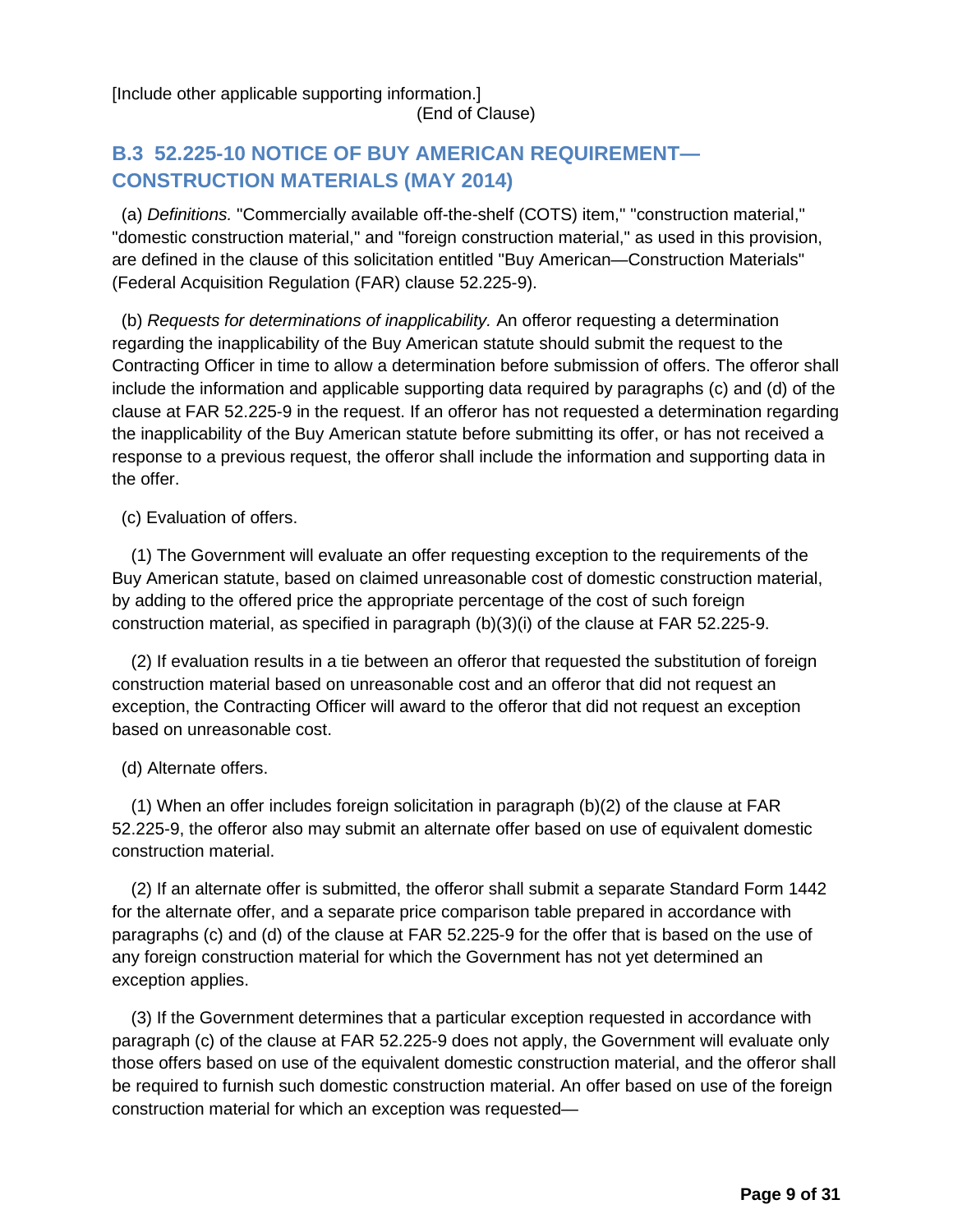- (i) Will be rejected as nonresponsive if this acquisition is conducted by sealed bidding; or
- (ii) May be accepted if revised during negotiations.

(End of Provision)

## <span id="page-9-0"></span>**B.4 52.236-27 SITE VISIT (CONSTRUCTION) (FEB 1995) ALTERNATE I (FEB 1995)**

 (a) The clauses at 52.236-2, Differing Site Conditions, and 52.236-3, Site Investigations and Conditions Affecting the Work, will be included in any contract awarded as a result of this solicitation. Accordingly, offerors or quoters are urged and expected to inspect the site where the work will be performed.

 (b) An organized site visit has been scheduled for — April 27, 2021 at 1:00 p.m. CDT., Dallas, TX 75216

(c) Participants will meet at — Engineering Conference Rm. Bldg. 9, 4500 S. Lancaster Road

(End of Provision)

## <span id="page-9-1"></span>**B.5 52.252-2 CLAUSES INCORPORATED BY REFERENCE (FEB 1998)**

 This contract incorporates one or more clauses by reference, with the same force and effect as if they were given in full text. Upon request, the Contracting Officer will make their full text available. Also, the full text of a clause may be accessed electronically at this/these address(es):

 <http://www.acquisition.gov/far/index.html> <http://www.va.gov/oal/library/vaar/>

(End of Clause)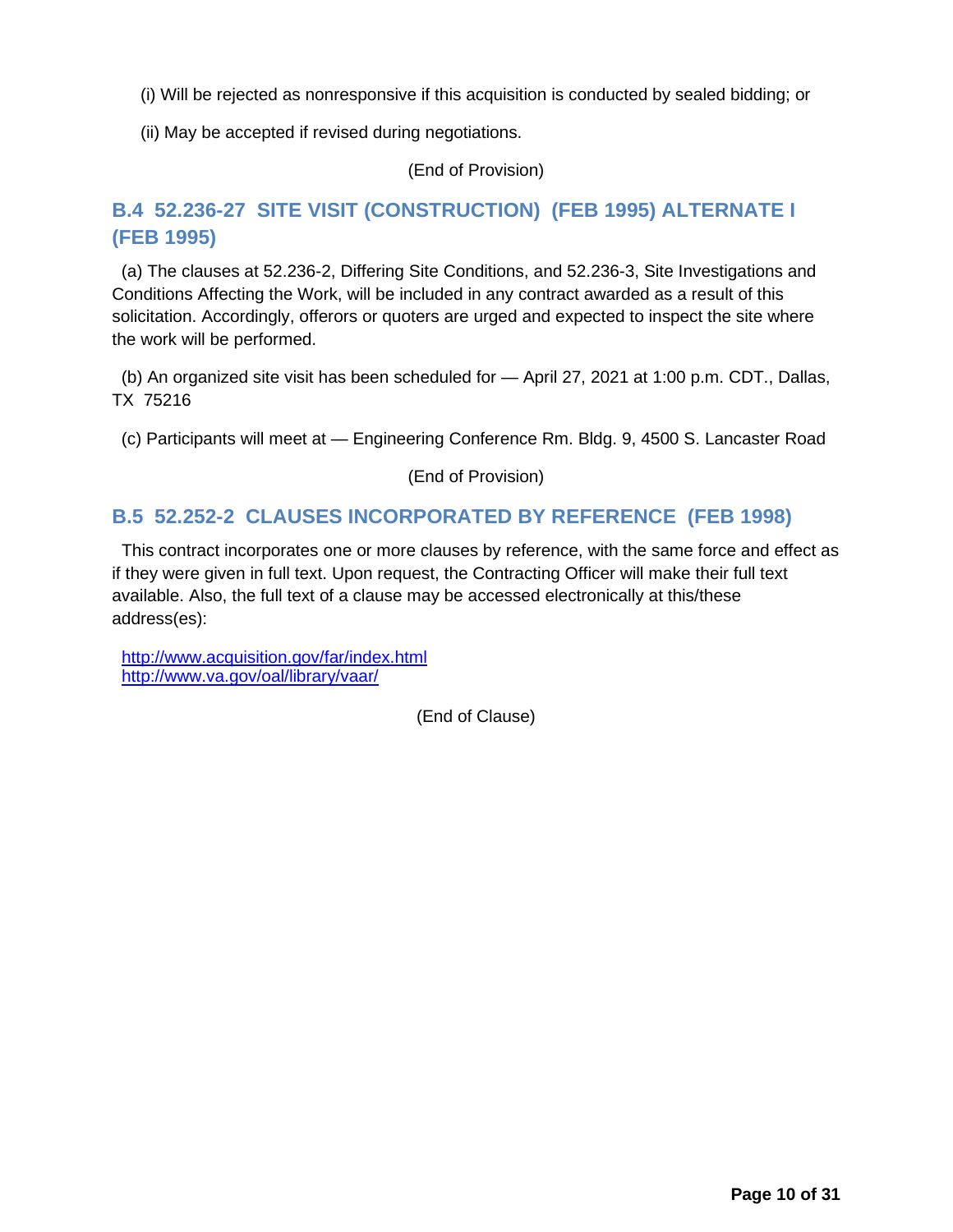## <span id="page-10-0"></span>**SECTION C - DESCRIPTION/SPECIFICATIONS/STATEMENT OF WORK**

# <span id="page-10-1"></span>**C.1 52.204-19 INCORPORATION BY REFERENCE OF REPRESENTATIONS AND CERTIFICATIONS (DEC 2014)**

 The Contractor's representations and certifications, including those completed electronically via the System for Award Management (SAM), are incorporated by reference into the contract.

(End of Clause)

## <span id="page-10-2"></span>**C.2 VAAR 852.236-71 SPECIFICATIONS AND DRAWINGS FOR CONSTRUCTION (APR 2019)**

 The clause entitled ''Specifications and Drawings for Construction'' in FAR 52.236– 21 is supplemented as follows:

 (a) The Contracting Officer's interpretation of the drawings and specifications will be final, subject to the Disputes clause.

(b) The Contractor shall—

(1) Check all drawings and specifications furnished immediately upon receipt;

 (2) Compare all drawings and the specifications, and verify the figures before laying out the work;

(3) Promptly notify the Contracting Officer of any discrepancies;

 (4) Be responsible for any errors that might have been avoided by complying with this paragraph (b); and

(5) Reproduce and print contract drawings and specifications as needed.

(c) In general—

 (1) Drawings of greater detail shall govern over drawings of lesser detail unless specifically noted otherwise; and

(2) Figures and numerical quantities noted on drawings govern over scale measurements.

 (d) Omissions from the drawings or specifications or the misdescription of details of work that are manifestly necessary to carry out the intent of the drawings and specifications, or that are customarily performed, shall not relieve the Contractor from performing such omitted or misdescribed details of the work. The Contractor shall perform such details as if fully and correctly set forth and described in the drawings and specifications.

 (e) The work shall conform to the specifications and the contract drawings identified on the following index of drawings: Specifications and Drawings provided with solicitation package.

(End of Clause)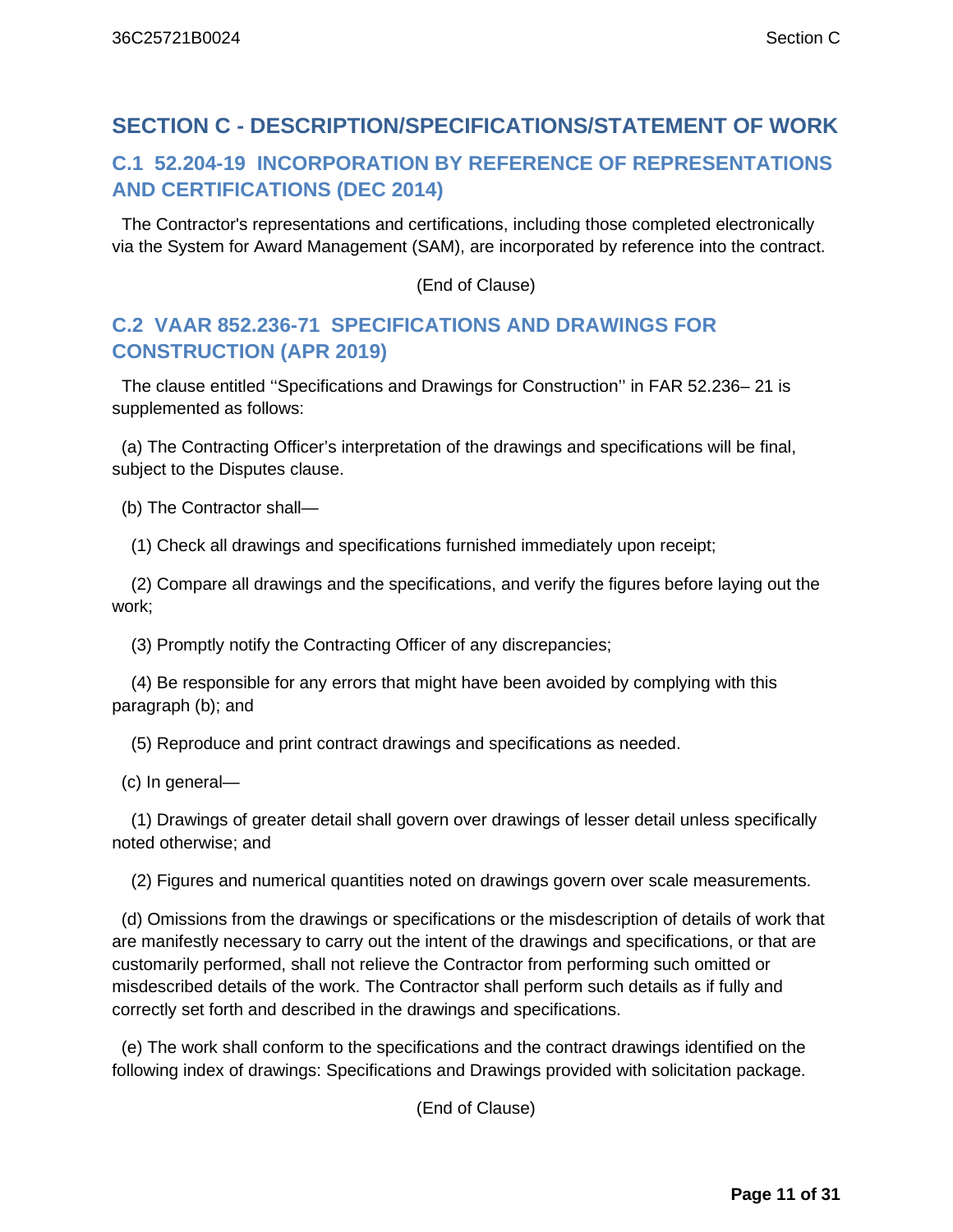# <span id="page-11-0"></span>**C.3 52.219-27 NOTICE OF SERVICE-DISABLED VETERAN-OWNED SMALL BUSINESS SET-ASIDE (MAR 2020)**

(a) *Definition.* "Service-disabled veteran-owned small business concern"—

(1) Means a small business concern—

 (i) Not less than 51 percent of which is owned by one or more service-disabled veterans or, in the case of any publicly owned business, not less than 51 percent of the stock of which is owned by one or more service-disabled veterans; and

 (ii) The management and daily business operations of which are controlled by one or more service-disabled veterans or, in the case of a service-disabled veteran with permanent and severe disability, the spouse or permanent caregiver of such veteran.

 (2) "Service-disabled veteran" means a veteran, as defined in 38 U.S.C. 101(2), with a disability that is service-connected, as defined in 38 U.S.C. 101(16).

(b) *Applicability.* This clause applies only to—

 (1) Contracts that have been set aside or for service-disabled veteran-owned small business concerns;

 (2) Part or parts of a multiple-award contract that have been set aside for service-disabled veteran-owned small business concerns;

 (3) Orders set aside for service-disabled veteran-owned small business concerns under multiple-award contracts as described in 8.405-5 and 16.505(b)(2)(i)(F); and

 (4) Orders issued directly to service-disabled veteran-owned small business concerns under multiple-award contracts as described in 19.504(c)(1)(ii).

(c) General.

 (1) Offers are solicited only from service-disabled veteran-owned small business concerns. Offers received from concerns that are not service-disabled veteran-owned small business concerns shall not be considered.

 (2) Any award resulting from this solicitation will be made to a service-disabled veteranowned small business concern.

 (d) *Limitations on subcontracting.* A service-disabled veteran-owned small business concern agrees that in the performance of the contract, in the case of a contract for—

 (1) Services (except construction), at least 50 percent of the cost of personnel for contract performance will be spent for employees of the concern or employees of other service-disabled veteran-owned small business concerns;

 (2) Supplies (other than acquisition from a nonmanufacturer of the supplies), at least 50 percent of the cost of manufacturing, excluding the cost of materials, will be performed by the concern or other service-disabled veteran-owned small business concerns;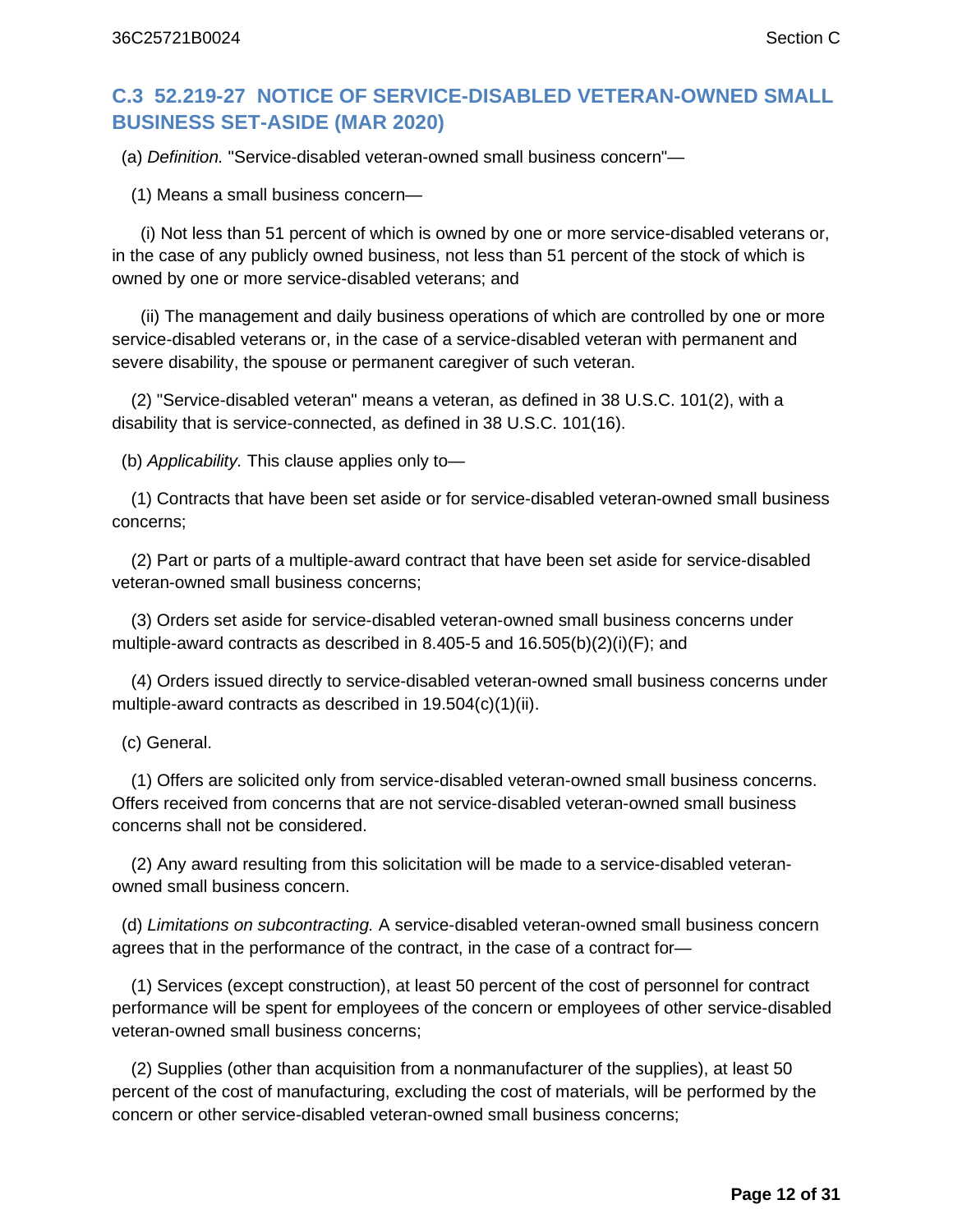(3) General construction, at least 15 percent of the cost of the contract performance incurred for personnel will be spent on the concern's employees or the employees of other servicedisabled veteran-owned small business concerns; or

 (4) Construction by special trade contractors, at least 25 percent of the cost of the contract performance incurred for personnel will be spent on the concern's employees or the employees of other service-disabled veteran-owned small business concerns.

 (e) A service-disabled veteran-owned small business concern shall comply with the limitations on subcontracting as follows:

(1) For contracts, in accordance with paragraphs (b)(1) and (2) of this clause—

[*Contracting Officer check as appropriate*.]

 \_ By the end of the base term of the contract and then by the end of each subsequent option period; or

\_ By the end of the performance period for each order issued under the contract.

 (2) For orders, in accordance with paragraphs (b)(3) and (4) of this clause, by the end of the performance period for the order.

 (f) A joint venture may be considered a service-disabled veteran owned small business concern if—

 (1) At least one member of the joint venture is a service-disabled veteran-owned small business concern, and makes the following representations: That it is a service-disabled veteran-owned small business concern, and that it is a small business concern under the North American Industry Classification Systems (NAICS) code assigned to the procurement;

 (2) Each other concern is small under the size standard corresponding to the NAICS code assigned to the procurement; and

(3) The joint venture meets the requirements of 13 CFR 121.103(h).

(4) The joint venture meets the requirements of 13 CFR 125.15(b)

(End of Clause)

# <span id="page-12-0"></span>**C.4 52.204-25 PROHIBITION ON CONTRACTING FOR CERTAIN TELECOMMUNICATIONS AND VIDEO SURVEILLANCE SERVICES OR EQUIPMENT (AUG 2020)**

(a) *Definitions*. As used in this clause—

 *Backhaul* means intermediate links between the core network, or backbone network, and the small subnetworks at the edge of the network (e.g., connecting cell phones/towers to the core telephone network). Backhaul can be wireless (e.g., microwave) or wired (e.g., fiber optic, coaxial cable, Ethernet).

 *Covered foreign country* means The People's Republic of China.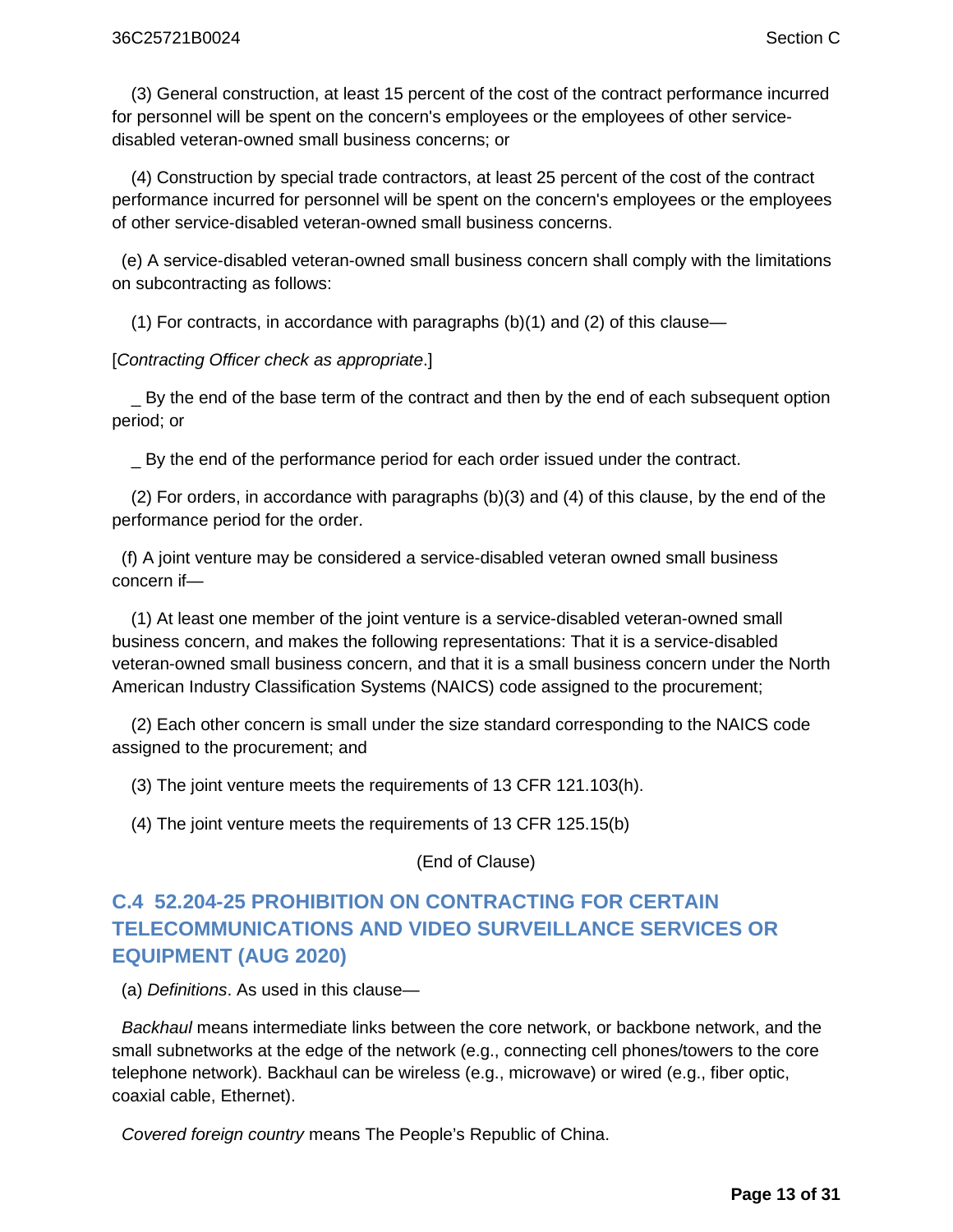*Covered telecommunications equipment or services* means—

 (1) Telecommunications equipment produced by Huawei Technologies Company or ZTE Corporation (or any subsidiary or affiliate of such entities);

 (2) For the purpose of public safety, security of Government facilities, physical security surveillance of critical infrastructure, and other national security purposes, video surveillance and telecommunications equipment produced by Hytera Communications Corporation, Hangzhou Hikvision Digital Technology Company, or Dahua Technology Company (or any subsidiary or affiliate of such entities);

 (3) Telecommunications or video surveillance services provided by such entities or using such equipment; or

 (4) Telecommunications or video surveillance equipment or services produced or provided by an entity that the Secretary of Defense, in consultation with the Director of National Intelligence or the Director of the Federal Bureau of Investigation, reasonably believes to be an entity owned or controlled by, or otherwise connected to, the government of a covered foreign country.

#### *Critical technology* means—

 (1) Defense articles or defense services included on the United States Munitions List set forth in the International Traffic in Arms Regulations under subchapter M of chapter I of title 22, Code of Federal Regulations;

 (2) Items included on the Commerce Control List set forth in Supplement No. 1 to part 774 of the Export Administration Regulations under subchapter C of chapter VII of title 15, Code of Federal Regulations, and controlled—

 (i) Pursuant to multilateral regimes, including for reasons relating to national security, chemical and biological weapons proliferation, nuclear nonproliferation, or missile technology; or

(ii) For reasons relating to regional stability or surreptitious listening;

 (3) Specially designed and prepared nuclear equipment, parts and components, materials, software, and technology covered by part 810 of title 10, Code of Federal Regulations (relating to assistance to foreign atomic energy activities);

 (4) Nuclear facilities, equipment, and material covered by part 110 of title 10, Code of Federal Regulations (relating to export and import of nuclear equipment and material);

 (5) Select agents and toxins covered by part 331 of title 7, Code of Federal Regulations, part 121 of title 9 of such Code, or part 73 of title 42 of such Code; or

 (6) Emerging and foundational technologies controlled pursuant to section 1758 of the Export Control Reform Act of 2018 (50 U.S.C. 4817).

 *Interconnection arrangements* means arrangements governing the physical connection of two or more networks to allow the use of another's network to hand off traffic where it is ultimately delivered (e.g., connection of a customer of telephone provider A to a customer of telephone company B) or sharing data and other information resources.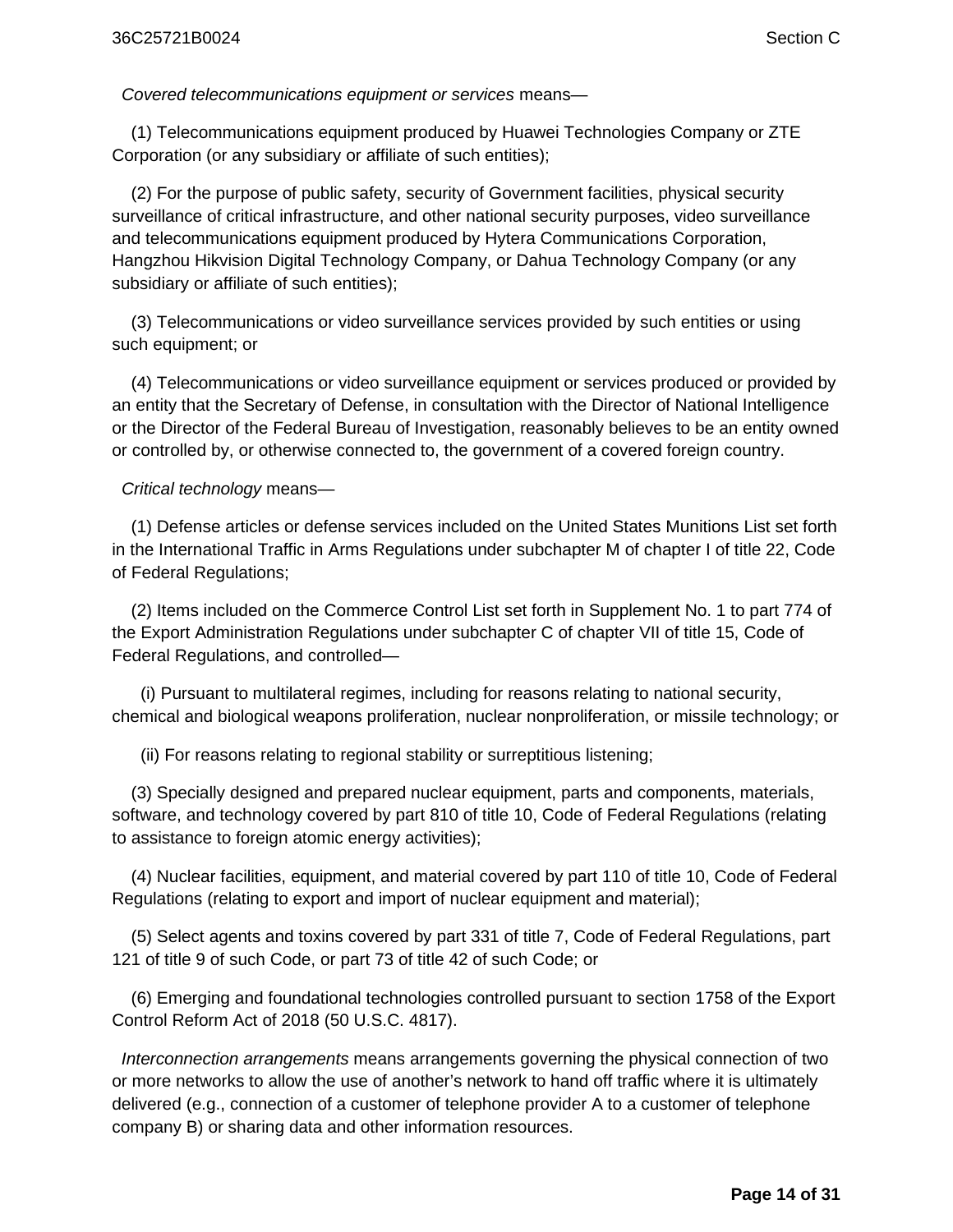*Reasonable inquiry* means an inquiry designed to uncover any information in the entity's possession about the identity of the producer or provider of covered telecommunications equipment or services used by the entity that excludes the need to include an internal or thirdparty audit.

 *Roaming* means cellular communications services (e.g., voice, video, data) received from a visited network when unable to connect to the facilities of the home network either because signal coverage is too weak or because traffic is too high.

 *Substantial or essential component* means any component necessary for the proper function or performance of a piece of equipment, system, or service.

 (b) *Prohibition*. (1) Section 889(a)(1)(A) of the John S. McCain National Defense Authorization Act for Fiscal Year 2019 (Pub. L. 115–232) prohibits the head of an executive agency on or after August 13, 2019, from procuring or obtaining, or extending or renewing a contract to procure or obtain, any equipment, system, or service that uses covered telecommunications equipment or services as a substantial or essential component of any system, or as critical technology as part of any system. The Contractor is prohibited from providing to the Government any equipment, system, or service that uses covered telecommunications equipment or services as a substantial or essential component of any system, or as critical technology as part of any system, unless an exception at paragraph (c) of this clause applies or the covered telecommunication equipment or services are covered by a waiver described in FAR 4.2104.

 (2) Section 889(a)(1)(B) of the John S. McCain National Defense Authorization Act for Fiscal Year 2019 (Pub. L. 115–232) prohibits the head of an executive agency on or after August 13, 2020, from entering into a contract, or extending or renewing a contract, with an entity that uses any equipment, system, or service that uses covered telecommunications equipment or services as a substantial or essential component of any system, or as critical technology as part of any system, unless an exception at paragraph (c) of this clause applies or the covered telecommunication equipment or services are covered by a waiver described in FAR 4.2104. This prohibition applies to the use of covered telecommunications equipment or services, regardless of whether that use is in performance of work under a Federal contract.

(c) *Exceptions*. This clause does not prohibit contractors from providing—

 (1) A service that connects to the facilities of a third-party, such as backhaul, roaming, or interconnection arrangements; or

 (2) Telecommunications equipment that cannot route or redirect user data traffic or permit visibility into any user data or packets that such equipment transmits or otherwise handles.

 (d) *Reporting requirement*. (1) In the event the Contractor identifies covered telecommunications equipment or services used as a substantial or essential component of any system, or as critical technology as part of any system, during contract performance, or the Contractor is notified of such by a subcontractor at any tier or by any other source, the Contractor shall report the information in paragraph (d)(2) of this clause to the Contracting Officer, unless elsewhere in this contract are established procedures for reporting the information; in the case of the Department of Defense, the Contractor shall report to the website at *[https://dibnet.dod.mil](https://dibnet.dod.mil/)*. For indefinite delivery contracts, the Contractor shall report to the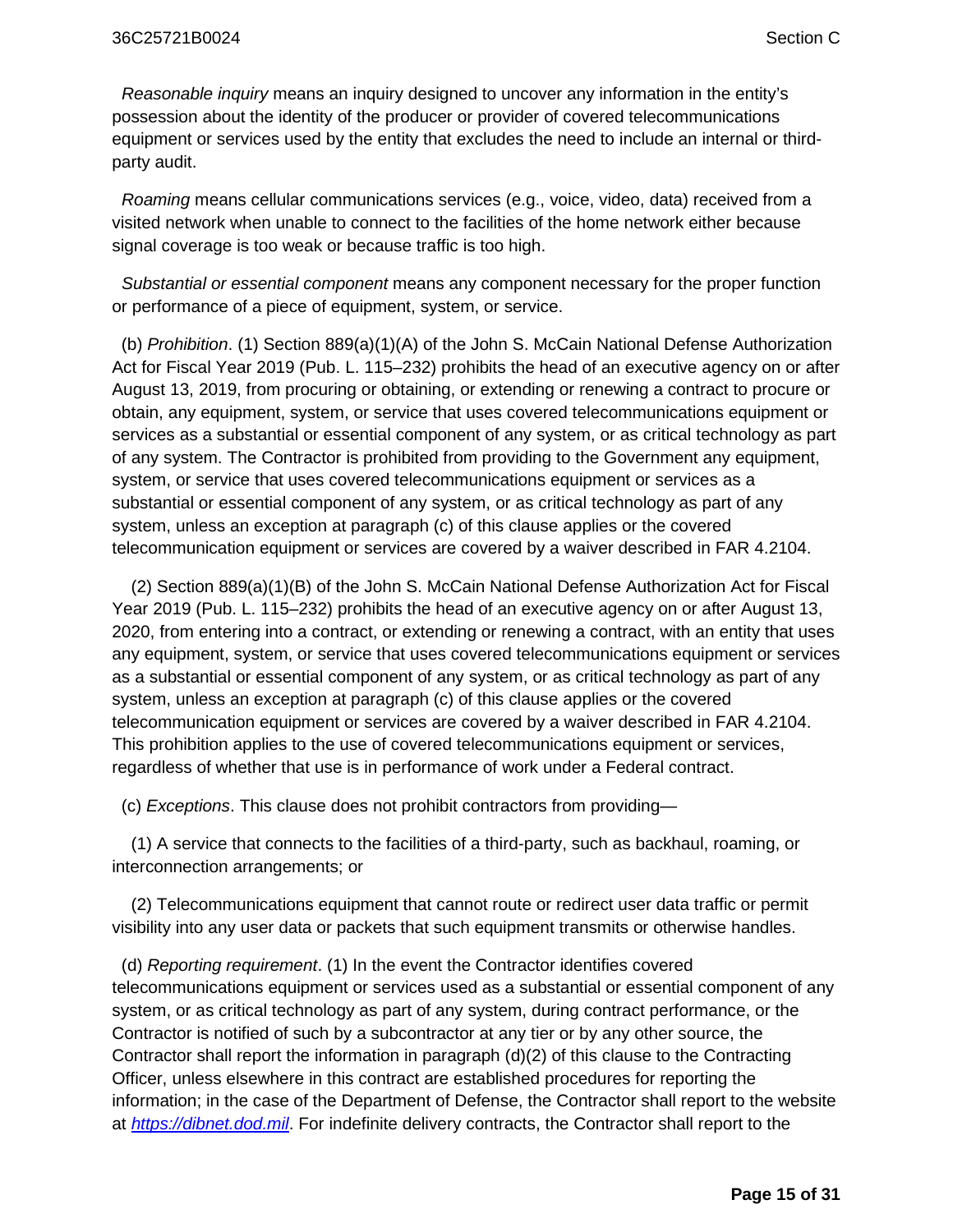Contracting Officer for the indefinite delivery contract and the Contracting Officer(s) for any affected order or, in the case of the Department of Defense, identify both the indefinite delivery contract and any affected orders in the report provided at *[https://dibnet.dod.mil](https://dibnet.dod.mil/)*.

 (2) The Contractor shall report the following information pursuant to paragraph (d)(1) of this clause:

 (i) Within one business day from the date of such identification or notification: The contract number; the order number(s), if applicable; supplier name; supplier unique entity identifier (if known); supplier Commercial and Government Entity (CAGE) code (if known); brand; model number (original equipment manufacturer number, manufacturer part number, or wholesaler number); item description; and any readily available information about mitigation actions undertaken or recommended.

(ii) Within 10 business days of submitting the information in paragraph  $(d)(2)(i)$  of this clause: Any further available information about mitigation actions undertaken or recommended. In addition, the Contractor shall describe the efforts it undertook to prevent use or submission of covered telecommunications equipment or services, and any additional efforts that will be incorporated to prevent future use or submission of covered telecommunications equipment or services.

 (e) *Subcontracts*. The Contractor shall insert the substance of this clause, including this paragraph (e) and excluding paragraph (b)(2), in all subcontracts and other contractual instruments, including subcontracts for the acquisition of commercial items.

(End of Clause)

| <b>FAR</b>    | Title                                         | Date            |
|---------------|-----------------------------------------------|-----------------|
| <b>Number</b> |                                               |                 |
| 52.246-12     | <b>INSPECTION OF CONSTRUCTION</b>             | <b>AUG 1996</b> |
| 52.242-14     | <b>SUSPENSION OF WORK</b>                     | APR 1984        |
| 52.214-29     | ORDER OF PRECEDENCE-SEALED BIDDING            | <b>JAN 1986</b> |
| 52.222-1      | NOTICE TO THE GOVERNMENT OF LABOR DISPUTES    | <b>FEB 1997</b> |
| 52.222-3      | <b>CONVICT LABOR</b>                          | <b>JUN 2003</b> |
| 52.222-4      | CONTRACT WORK HOURS AND SAFETY STANDARDS-     | <b>MAY 2018</b> |
|               | <b>OVERTIME COMPENSATION</b>                  |                 |
| 52.222-6      | <b>CONSTRUCTION WAGE RATE REQUIREMENTS</b>    | <b>AUG 2018</b> |
| 52.222-7      | <b>WITHHOLDING OF FUNDS</b>                   | <b>MAY 2014</b> |
| 52.222-8      | PAYROLLS AND BASIC RECORDS                    | <b>AUG 2018</b> |
| 52.222-9      | APPRENTICES AND TRAINEES                      | <b>JUL 2005</b> |
| 52.222-11     | SUBCONTRACTS (LABOR STANDARDS)                | <b>MAY 2014</b> |
| 52.222-12     | CONTRACT TERMINATION-DEBARMENT                | <b>MAY 2014</b> |
| 52.222-13     | <b>COMPLIANCE WITH CONSTRUCTION WAGE RATE</b> | <b>MAY 2014</b> |
|               | <b>REQUIREMENTS AND RELATED REGULATIONS</b>   |                 |
| 52.222-14     | DISPUTES CONCERNING LABOR STANDARDS           | <b>FEB 1988</b> |
| 52.222-15     | <b>CERTIFICATION OF ELIGIBILITY</b>           | <b>MAY 2014</b> |
| 52.222-21     | <b>PROHIBITION OF SEGREGATED FACILITIES</b>   | APR 2015        |
| 52.222-26     | <b>EQUAL OPPORTUNITY</b>                      | <b>SEP 2016</b> |
| 52.222-27     | AFFIRMATIVE ACTION COMPLIANCE REQUIREMENTS    | APR 2015        |
|               | <b>FOR CONSTRUCTION</b>                       |                 |
| 52.222-37     | <b>EMPLOYMENT REPORTS ON VETERANS</b>         | <b>JUN 2020</b> |
| 52.222-50     | <b>COMBATING TRAFFICKING IN PERSONS</b>       | <b>OCT 2020</b> |
|               |                                               |                 |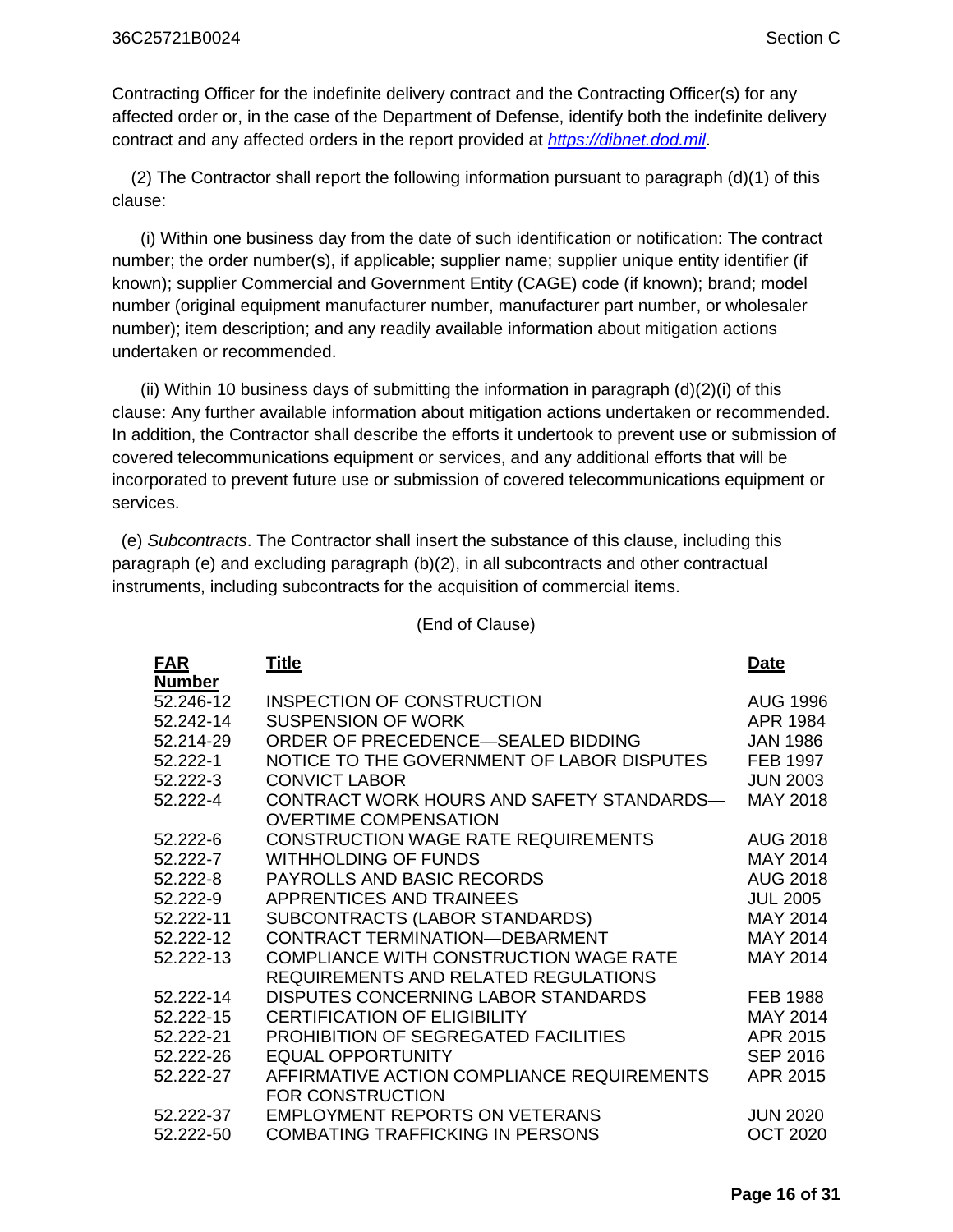| 52.222-54  | <b>EMPLOYMENT ELIGIBILITY VERIFICATION</b>       | <b>OCT 2015</b> |
|------------|--------------------------------------------------|-----------------|
| 52.222-55  | MINIMUM WAGES UNDER EXECUTIVE ORDER 13658        | <b>NOV 2020</b> |
| 52.222-62  | PAID SICK LEAVE UNDER EXECUTIVE ORDER 13706      | <b>JAN 2017</b> |
| 52.223-5   | POLLUTION PREVENTION AND RIGHT-TO-KNOW           | <b>MAY 2011</b> |
|            | INFORMATION ALTERNATE I (MAY 2011)               |                 |
| 52.223-18  | ENCOURAGING CONTRACTOR POLICIES TO BAN TEXT      | <b>JUN 2020</b> |
|            | <b>MESSAGING WHILE DRIVING</b>                   |                 |
| 52.225-13  | <b>RESTRICTIONS ON CERTAIN FOREIGN PURCHASES</b> | FEB 2021        |
| 52.227-4   | PATENT INDEMNITY-CONSTRUCTION CONTRACTS          | <b>DEC 2007</b> |
| 52.228-2   | <b>ADDITIONAL BOND SECURITY</b>                  | <b>OCT 1997</b> |
| 52.228-11  | INDIVIDUAL SURETY-PLEDGE OF ASSETS               | FEB 2021        |
| 52.228-12  | PROSPECTIVE SUBCONTRACTOR REQUESTS FOR           | <b>MAY 2014</b> |
|            | <b>BONDS</b>                                     |                 |
| 52.228-14  | <b>IRREVOCABLE LETTER OF CREDIT</b>              | <b>NOV 2014</b> |
| 52.228-15  | PERFORMANCE AND PAYMENT BONDS-                   | <b>JUN 2020</b> |
|            | <b>CONSTRUCTION</b>                              |                 |
| 52.229-12  | TAX ON CERTAIN FOREIGN PROCUREMENTS              | FEB 2021        |
| 52.232-5   | PAYMENTS UNDER FIXED-PRICE CONSTRUCTION          | <b>MAY 2014</b> |
|            | <b>CONTRACTS</b>                                 |                 |
| 52.232-27  | PROMPT PAYMENT FOR CONSTRUCTION CONTRACTS        | <b>JAN 2017</b> |
| 52.232-33  | PAYMENT BY ELECTRONIC FUNDS TRANSFER-            | <b>OCT 2018</b> |
|            | <b>SYSTEM FOR AWARD MANAGEMENT</b>               |                 |
| 52.232-40  | PROVIDING ACCELERATED PAYMENTS TO SMALL          | <b>DEC 2013</b> |
|            | <b>BUSINESS SUBCONTRACTORS</b>                   |                 |
| 52.233-1   | DISPUTES ALTERNATE I (DEC 1991)                  | <b>MAY 2014</b> |
| 52.233-3   | PROTEST AFTER AWARD                              | <b>AUG 1996</b> |
| 52.233-4   | APPLICABLE LAW FOR BREACH OF CONTRACT CLAIM      | <b>OCT 2004</b> |
| 52.236-2   | DIFFERING SITE CONDITIONS                        | <b>APR 1984</b> |
| 52.236-3   | SITE INVESTIGATION AND CONDITIONS AFFECTING      | <b>APR 1984</b> |
|            | <b>THE WORK</b>                                  |                 |
| 52.236-5   | MATERIAL AND WORKMANSHIP                         | APR 1984        |
| 52.236-6   | SUPERINTENDENCE BY THE CONTRACTOR                | <b>APR 1984</b> |
| 52.236-7   | PERMITS AND RESPONSIBILITIES                     | <b>NOV 1991</b> |
| 52.236-12  | <b>CLEANING UP</b>                               | APR 1984        |
| 52.236-14  | <b>AVAILABILITY AND USE OF UTILITY SERVICES</b>  | APR 1984        |
| 52.236-15  | SCHEDULES FOR CONSTRUCTION CONTRACTS             | APR 1984        |
| 52.236-17  | <b>LAYOUT OF WORK</b>                            | APR 1984        |
| 52.243-5   | <b>CHANGES AND CHANGED CONDITIONS</b>            | APR 1984        |
| 52.244-6   | SUBCONTRACTS FOR COMMERCIAL ITEMS                | <b>NOV 2020</b> |
| 52.246-21  | <b>WARRANTY OF CONSTRUCTION</b>                  | <b>MAR 1994</b> |
| 52.249-1   | <b>TERMINATION FOR CONVENIENCE OF THE</b>        | APR 1984        |
|            | GOVERNMENT (FIXED-PRICE) (SHORT FORM)            |                 |
| 52.249-10  | DEFAULT (FIXED-PRICE CONSTRUCTION)               | APR 1984        |
| 52.253-1   | <b>COMPUTER GENERATED FORMS</b>                  | <b>JAN 1991</b> |
| 852.203-70 | <b>COMMERCIAL ADVERTISING</b>                    | <b>MAY 2018</b> |
| 852.228-70 | <b>BOND PREMIUM ADJUSTMENT</b>                   | <b>JAN 2008</b> |
| 852.232-70 | PAYMENTS UNDER FIXED-PRICE CONSTRUCTION          | <b>NOV 2018</b> |
|            | CONTRACTS (WITHOUT NAS-CPM) (NOV 2018)           |                 |
| 852.236-80 | SUBCONTRACTS AND WORK COORDINATION               | APR 2019        |
| 852.242-71 | ADMINISTRATIVE CONTRACTING OFFICER               | <b>OCT 2020</b> |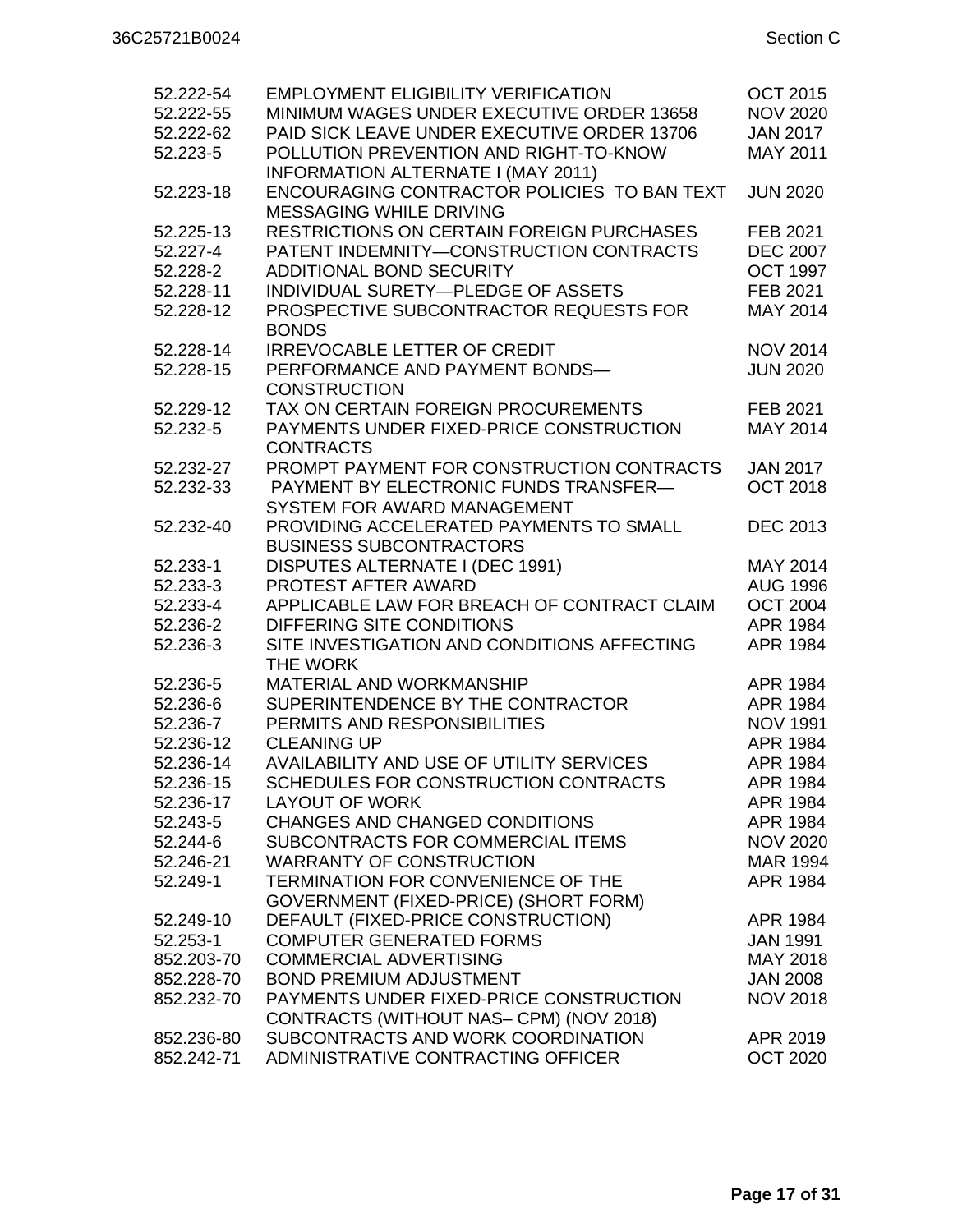# <span id="page-17-0"></span>**C.5 VAAR 852.219-10 VA NOTICE OF TOTAL SERVICE-DISABLED VETERAN-OWNED SMALL BUSINESS SET-ASIDE (JUL 2019) (DEVIATION)**

 (a) *Definition*. For the Department of Veterans Affairs, "Service-disabled veteran owned small business concern or SDVOSB":

(1) Means a small business concern:

 (i) Not less than 51 percent of which is owned by one or more service-disabled veterans or, in the case of any publicly owned business, not less than 51 percent of the stock of which is owned by one or more service-disabled Veterans or eligible surviving spouses (see VAAR 802.101, Surviving Spouse definition);

 (ii) The management and daily business operations of which are controlled by one or more service-disabled Veterans (or eligible surviving spouses) or, in the case of a service-disabled Veteran with permanent and severe disability, the spouse or permanent caregiver of such Veteran;

 (iii) The business meets Federal small business size standards for the applicable North American Industry Classification System (NAICS) code identified in the solicitation document;

 (iv) The business has been verified for ownership and control pursuant to 38 CFR part 74 and is so listed in the Vendor Information Pages (VIP) database (https://www.vip.vetbiz.va.gov); and

 (v) The business will comply with VAAR subpart 819.70 and Small Business Administration (SBA) regulations regarding small business size and government contracting programs at 13 CFR part 121 and 125, including the nonmanufacturer rule and limitations on subcontracting requirements in 13 CFR 121.406 and 125.6, provided that any reference therein to a servicedisabled veteran-owned small business concern (SDVO SBC), is to be construed to apply to a VA verified and VIP-listed SDVOSB. The nonmanufacturer rule and the limitations on subcontracting apply to all SDVOSB and VOSB set-asides and sole source contracts.

 (2) "Service-disabled Veteran" means a Veteran, as defined in 38 U.S.C. 101(2), with a disability that is service-connected, as defined in 38 U.S.C. 101(16).

(b) *General.*

 (1) Offers are solicited only from eligible service-disabled veteran-owned small business concerns. Only VIP-listed service-disabled veteran-owned small business concerns (SDVOSBs) may submit offers in response to this solicitation. Offers received from concerns that are not VIP-listed service-disabled veteran-owned small business concerns shall not be considered.

 (2) Any award resulting from this solicitation shall be made to a VIP-listed service-disabled veteran-owned small business concern that meets the size standard for the applicable NAICS code.

 (c) *Representation*. By submitting an offer, the prospective contractor represents that it is an eligible SDVOSB as defined in this clause, 38 CFR part 74, and VAAR subpart 819.70. Pursuant to 38 U.S.C. 8127(e), only VIP-listed SDVOSBs are considered eligible. Therefore,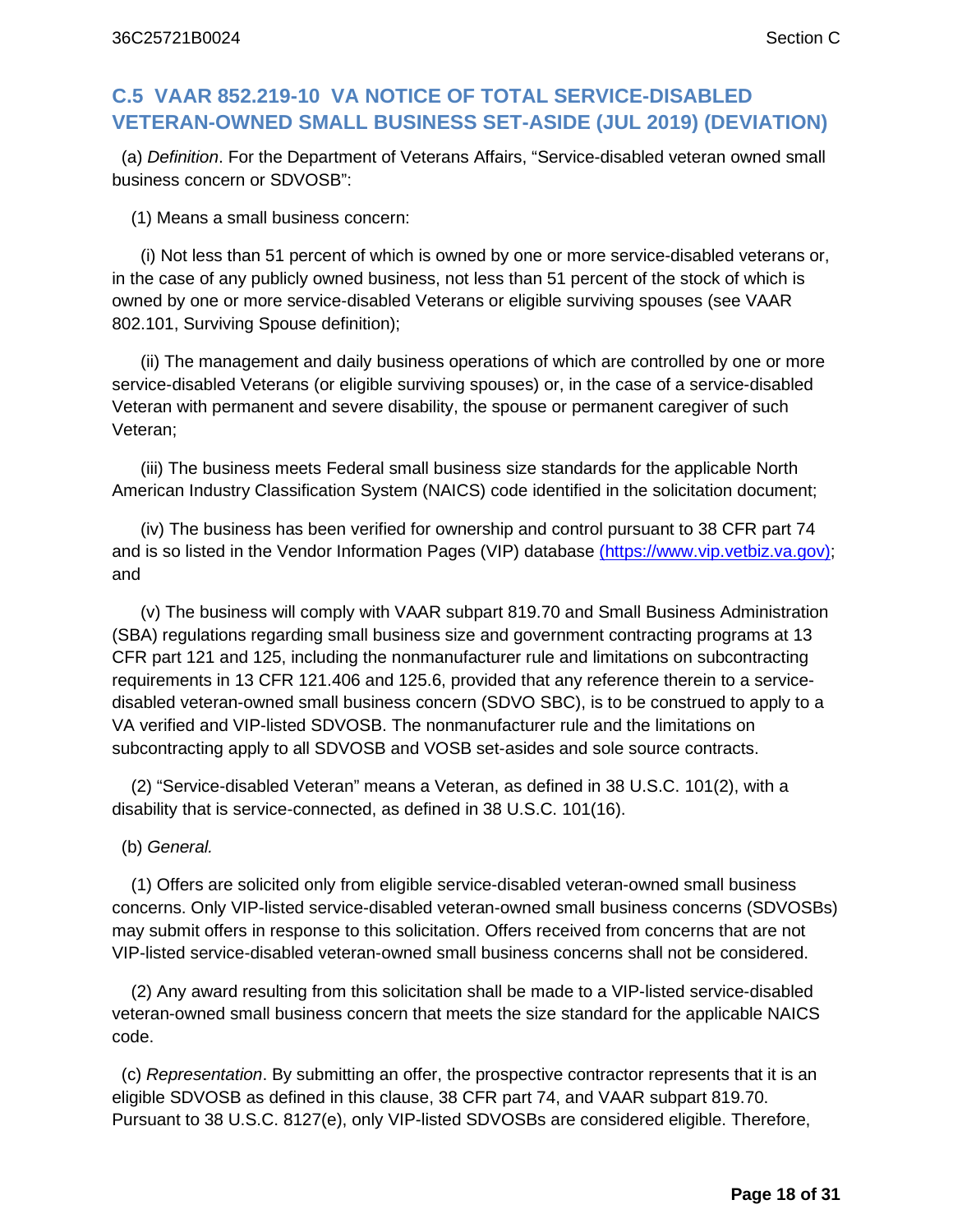any reference in 13 CFR part 121 and 125 to a servicedisabled veteran-owned small business concern (SDVO SBC), is to be construed to apply to a VA verified and VIP-listed SDVOSB and only such concern(s) qualify as similarly situated. The offeror must also be eligible at the time of award.

(d) *Agreement.* Agreement. When awarded a contract (see FAR 2.101, Definitions), including orders under multiple-award contracts, or a subcontract, an SDVOSB agrees that in the performance of the contract, the SDVOSB shall comply with requirements in VAAR subpart 819.70 and SBA regulations on small business size and government contracting programs at 13 CFR part 121 and 125, including the nonmanufacturer rule and limitations on subcontracting requirements in 13 CFR part 121.406 and 125.6, provided that for purposes of the limitations on subcontracting, only VIP-listed SDVOSBs shall be considered eligible and/or "similarly situated" (i.e., a firm that has the same small business program status as the prime contractor). An independent contractor shall be considered a subcontractor. An otherwise eligible firm further agrees to the following:

 (1) Services. In the case of a contract for services (except construction), it will not pay more than 50% of the amount paid by the government to it to firms that are not VIP-listed SDVOSBs.

(2) Supplies or products.

 (i) In the case of a contract for supplies or products (other than from a nonmanufacturer of such supplies), it will not pay more than 50% of the amount paid by the government to it to firms that are not VIP-listed SDVOSBs.

 (ii) In the case of a contract for supplies from a nonmanufacturer, it will supply the product of a domestic small business manufacturer or processor, unless a waiver as described in 13 CFR 121.406(b)(5) is granted.

 (3) General construction. In the case of a contract for general construction, it will not pay more than 85% of the amount paid by the government to it to firms that are not VIP-listed SDVOSBs.

 (4) Special trade contractors. In the case of a contract for special trade contractors, it will not pay more than 75% of the amount paid by the government to it to firms that are not VIP-listed SDVOSBs.

 (5) Subcontracting. Any work that a VIP-listed SDVOSB subcontractor further subcontracts will count towards the percent of subcontract amount that cannot be exceeded. For supply or construction contracts, cost of materials is excluded and not considered to be subcontracted. For mixed contracts and additional limitations, refer to 13 CFR 125.6.

 (e) Joint ventures. A joint venture may be considered an SDVOSB if the joint venture is listed in VIP and complies with the requirements in 13 CFR 125.18(b), provided that any reference therein to service-disabled veteran-owned small business concern or SDVO SBC, is to be construed to mean a VIP-listed SDVOSB. A joint venture agrees that, in the performance of the contract, the applicable percentage specified in paragraph (d) of this clause will be performed by the aggregate of the joint venture participants.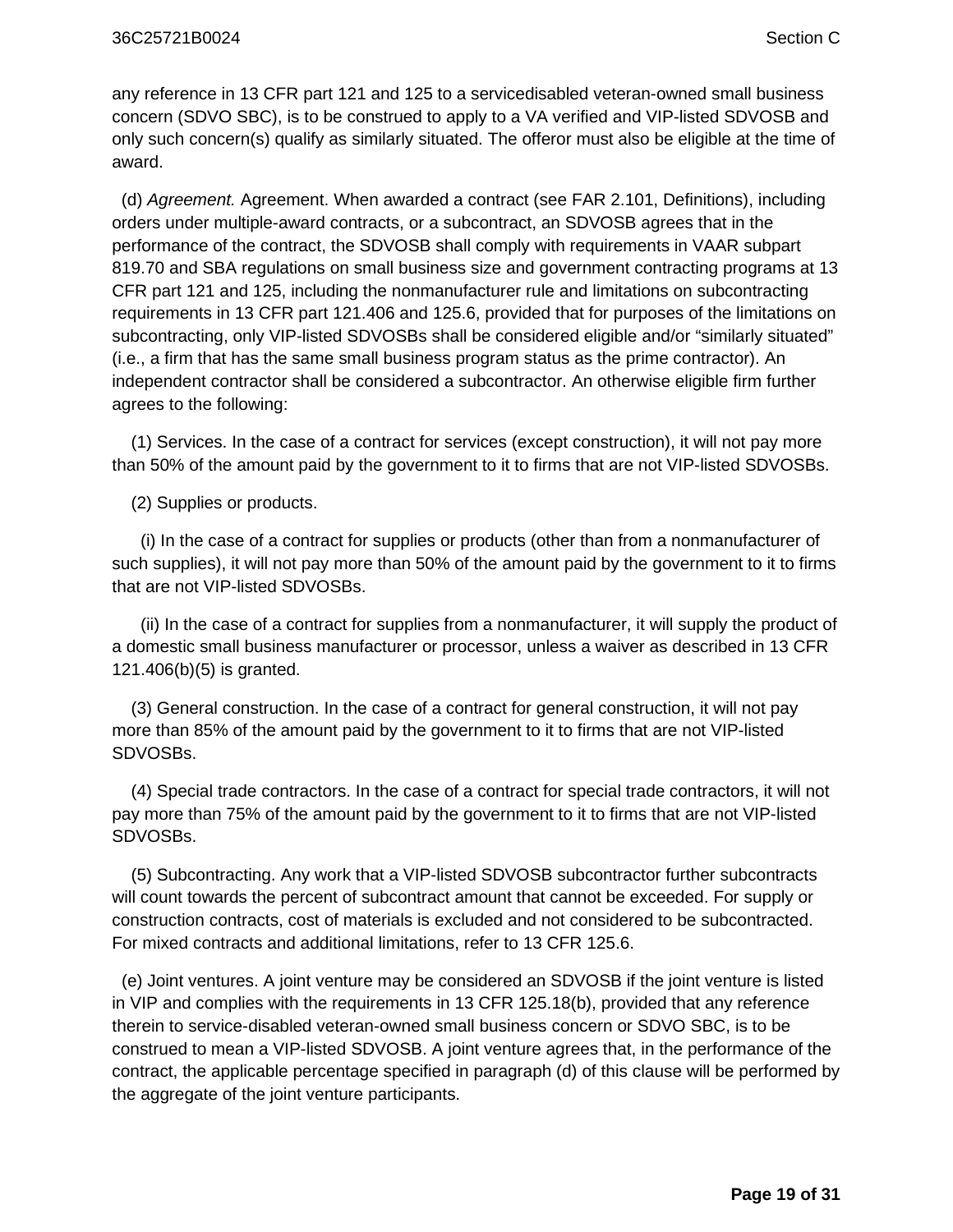(f) Precedence. For any inconsistencies between the requirements of the SBA program for service-disabled veteran-owned small business concerns and the VA Veterans First Contracting Program, as defined in VAAR subpart 819.70 and this clause, the VA Veterans First Contracting Program requirements have precedence.

(End of Clause)

## <span id="page-19-0"></span>**C.6 VAAR 852.219-74 LIMITATIONS ON SUBCONTRACTING— MONITORING AND COMPLIANCE (JUL 2018)**

 (a) This solicitation includes VAAR 852.219-11 VA Notice of Total Veteran-Owned Small Business Set-Aside.

 (b) Accordingly, any contract resulting from this solicitation is subject to the limitation on subcontracting requirements in 13 CFR 125.6, or the limitations on subcontracting requirements in the FAR clause, as applicable. The Contractor is advised that in performing contract administration functions, the Contracting Officer may use the services of a support contractor(s) retained by VA to assist in assessing the Contractor's compliance with the limitations on subcontracting or percentage of work performance requirements specified in the clause. To that end, the support contractor(s) may require access to Contractor's offices where the Contractor's business records or other proprietary data are retained and to review such business records regarding the Contractor's compliance with this requirement.

 (c) All support contractors conducting this review on behalf of VA will be required to sign an "Information Protection and Non-Disclosure and Disclosure of Conflicts of Interest Agreement" to ensure the Contractor's business records or other proprietary data reviewed or obtained in the course of assisting the Contracting Officer in assessing the Contractor for compliance are protected to ensure information or data is not improperly disclosed or other impropriety occurs.

 (d) Furthermore, if VA determines any services the support contractor(s) will perform in assessing compliance are advisory and assistance services as defined in FAR 2.101, Definitions, the support contractor(s) must also enter into an agreement with the Contractor to protect proprietary information as required by FAR 9.505-4, Obtaining access to proprietary information, paragraph (b). The Contractor is required to cooperate fully and make available any records as may be required to enable the Contracting Officer to assess the Contractor's compliance with the limitations on subcontracting or percentage of work performance requirement.

(End of Clause)

## <span id="page-19-1"></span>**C.7 VAAR 852.232-72 ELECTRONIC SUBMISSION OF PAYMENT REQUESTS (NOV 2018)**

(a) *Definitions.* As used in this clause—

(1) *Contract financing payment* has the meaning given in FAR 32.001;

 (2) *Designated agency* office means the office designated by the purchase order, agreement, or contract to first receive and review invoices. This office can be contractually designated as the receiving entity. This office may be different from the office issuing the payment;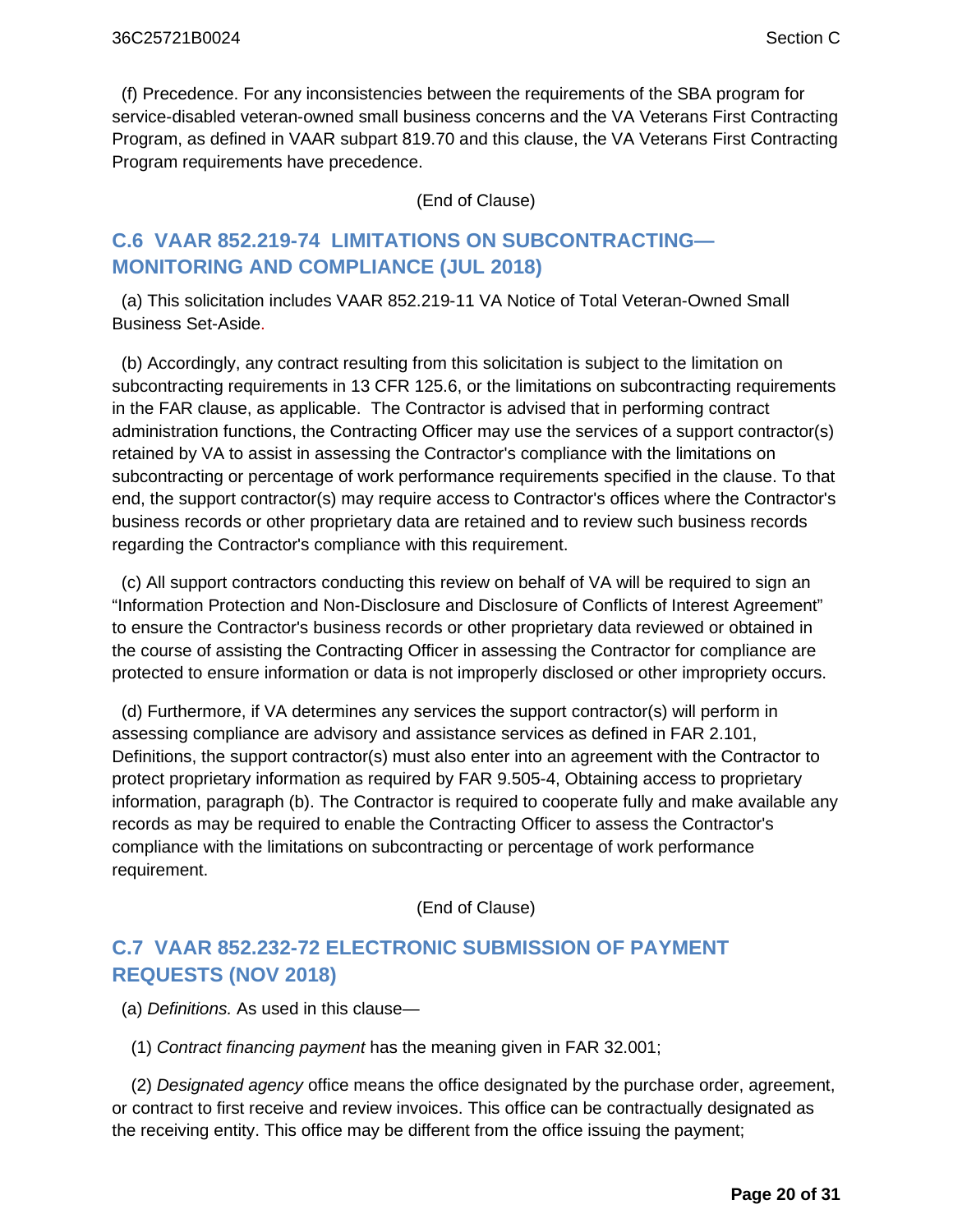(3) *Electronic form* means an automated system transmitting information electronically according to the accepted electronic data transmission methods and formats identified in paragraph (c) of this clause. Facsimile, email, and scanned documents are not acceptable electronic forms for submission of payment requests;

(4) *Invoice payment* has the meaning given in FAR 32.001; and

 (5) *Payment request* means any request for contract financing payment or invoice payment submitted by the contractor under this contract.

 (b) *Electronic payment requests.* Except as provided in paragraph (e) of this clause, the contractor shall submit payment requests in electronic form. Purchases paid with a Government-wide commercial purchase card are considered to be an electronic transaction for purposes of this rule, and therefore no additional electronic invoice submission is required.

 (c) *Data transmission.* A contractor must ensure that the data transmission method and format are through one of the following:

 (1) VA's Electronic Invoice Presentment and Payment System at the current website address provided in the contract.

 (2) Any system that conforms to the X12 electronic data interchange (EDI) formats established by the Accredited Standards Center (ASC) and chartered by the American National Standards Institute (ANSI).

(d) *Invoice requirements.* Invoices shall comply with FAR 32.905.

 (e) *Exceptions*. If, based on one of the circumstances in this paragraph (e), the Contracting Officer directs that payment requests be made by mail, the Contractor shall submit payment requests by mail through the United States Postal Service to the designated agency office. Submission of payment requests by mail may be required for—

(1) Awards made to foreign vendors for work performed outside the United States;

 (2) Classified contracts or purchases when electronic submission and processing of payment requests could compromise the safeguarding of classified or privacy information;

 (3) Contracts awarded by contracting officers in the conduct of emergency operations, such as responses to national emergencies;

 (4) Solicitations or contracts in which the designated agency office is a VA entity other than the VA Financial Services Center in Austin, Texas; or

 (5) Solicitations or contracts in which the VA designated agency office does not have electronic invoicing capability as described above.

(End of Clause)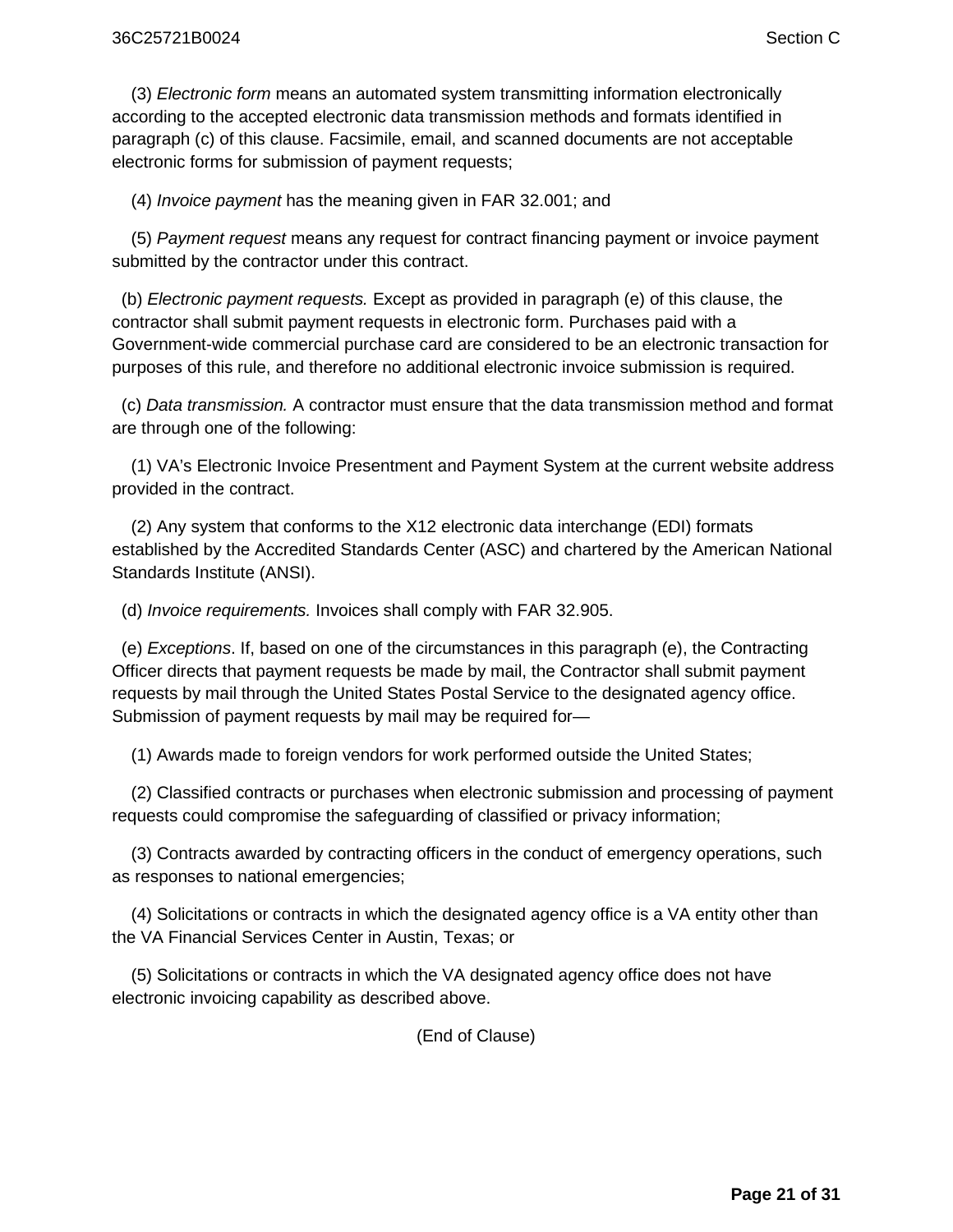## <span id="page-21-0"></span>**C.8 VAAR 852.270-1 REPRESENTATIVES OF CONTRACTING OFFICERS (JAN 2008)**

 The contracting officer reserves the right to designate representatives to act for him/her in furnishing technical guidance and advice or generally monitor the work to be performed under this contract. Such designation will be in writing and will define the scope and limitation of the designee's authority. A copy of the designation shall be furnished to the contractor.

#### (End of Clause)

## <span id="page-21-1"></span>**C.9 52.204-8 ANNUAL REPRESENTATIONS AND CERTIFICATIONS (MAR 2020)**

 (a)(1) The North American Industry Classification System (NAICS) code for this acquisition is 236220.

(2) The small business size standard is \$39.5 Million.

 (3) The small business size standard for a concern which submits an offer in its own name, other than on a construction or service contract, but which proposes to furnish a product which it did not itself manufacture, is 500 employees.

 (b)(1) If the provision at 52.204-7, System for Award Management, is included in this solicitation, paragraph (d) of this provision applies.

 (2) If the provision at 52.204–7, System for Award Management, is not included in this solicitation, and the Offeror has an active registration in the System for Award Management (SAM), the Offeror may choose to use paragraph (d) of this provision instead of completing the corresponding individual representations and certifications in the solicitation. The Offeror shall indicate which option applies by checking one of the following boxes:

[ ] (i) Paragraph (d) applies.

 [ ] (ii) Paragraph (d) does not apply and the offeror has completed the individual representations and certifications in the solicitation.

 (c)(1) The following representations or certifications in SAM are applicable to this solicitation as indicated:

 (i) 52.203-2, Certificate of Independent Price Determination. This provision applies to solicitations when a firm-fixed-price contract or fixed-price contract with economic price adjustment is contemplated, unless—

(A) The acquisition is to be made under the simplified acquisition procedures in Part 13;

 (B) The solicitation is a request for technical proposals under two-step sealed bidding procedures; or

(C) The solicitation is for utility services for which rates are set by law or regulation.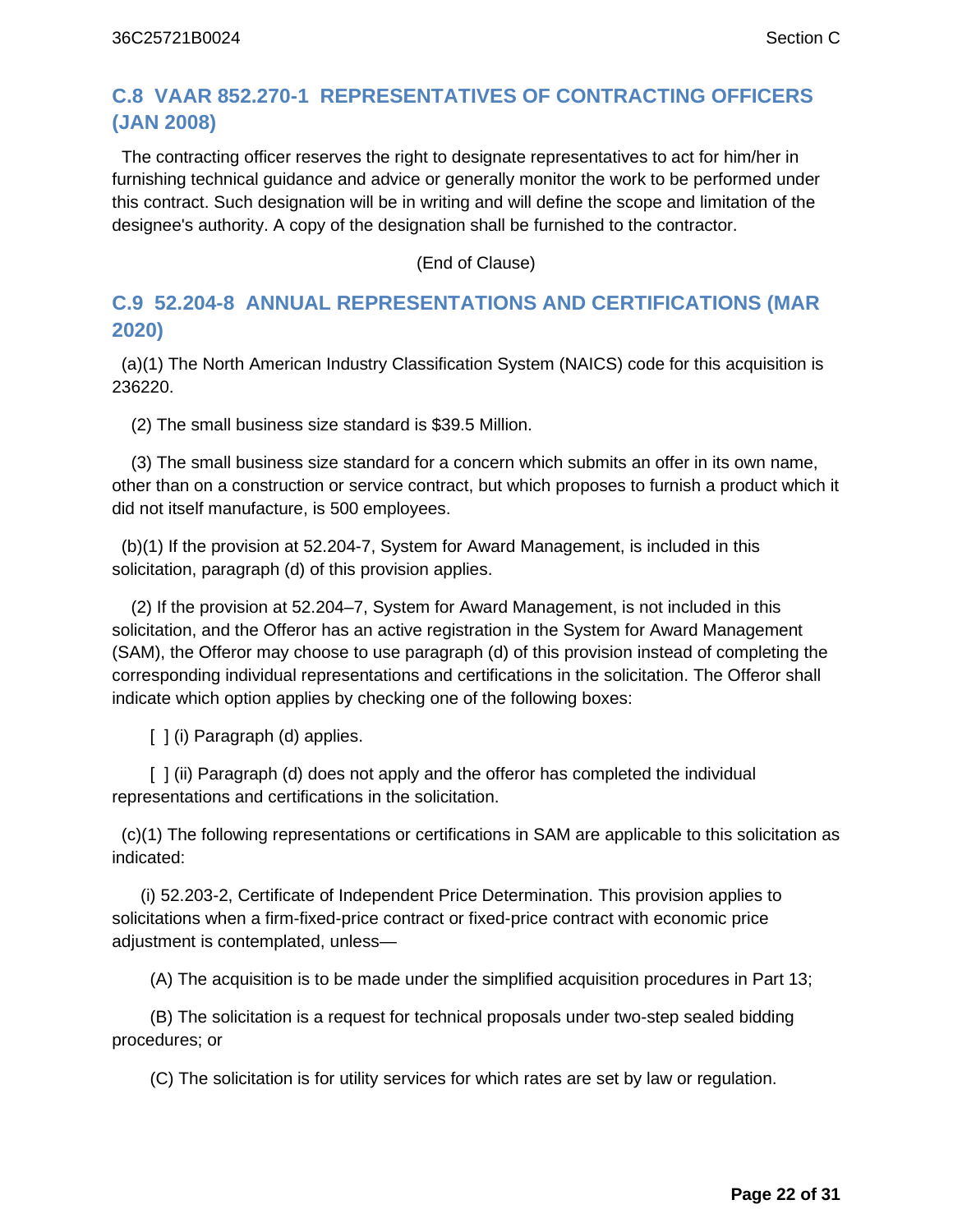(ii) 52.203-11, Certification and Disclosure Regarding Payments to Influence Certain Federal Transactions. This provision applies to solicitations expected to exceed \$150,000.

 (iii) 52.203-18, Prohibition on Contracting with Entities that Require Certain Internal Confidentiality Agreements or Statements—Representation. This provision applies to all solicitations.

 (iv) 52.204-3, Taxpayer Identification. This provision applies to solicitations that do not include the provision at 52.204-7, System for Award Management.

 (v) 52.204-5, Women-Owned Business (Other Than Small Business). This provision applies to solicitations that—

(A) Are not set aside for small business concerns;

(B) Exceed the simplified acquisition threshold; and

(C) Are for contracts that will be performed in the United States or its outlying areas.

 (vi) 52.204-26, Covered Telecommunications Equipment or Services—Representation. This provision applies to all solicitations.

 (vii) 52.209-2, Prohibition on Contracting with Inverted Domestic Corporations— Representation.

 (viii) 52.209-5, Certification Regarding Responsibility Matters. This provision applies to solicitations where the contract value is expected to exceed the simplified acquisition threshold.

 (ix) 52.209-11, Representation by Corporations Regarding Delinquent Tax Liability or a Felony Conviction under any Federal Law. This provision applies to all solicitations.

 (x) 52.214-14, Place of Performance—Sealed Bidding. This provision applies to invitations for bids except those in which the place of performance is specified by the Government.

 (xi) 52.215-6, Place of Performance. This provision applies to solicitations unless the place of performance is specified by the Government.

 (xii) 52.219-1, Small Business Program Representations (Basic, Alternates I, and II). This provision applies to solicitations when the contract will be performed in the United States or its outlying areas.

 (A) The basic provision applies when the solicitations are issued by other than DoD, NASA, and the Coast Guard.

 (B) The provision with its Alternate I applies to solicitations issued by DoD, NASA, or the Coast Guard.

 (C) The provision with its Alternate II applies to solicitations that will result in a multipleaward contract with more than one NAICS code assigned.

 (xiii) 52.219-2, Equal Low Bids. This provision applies to solicitations when contracting by sealed bidding and the contract will be performed in the United States or its outlying areas.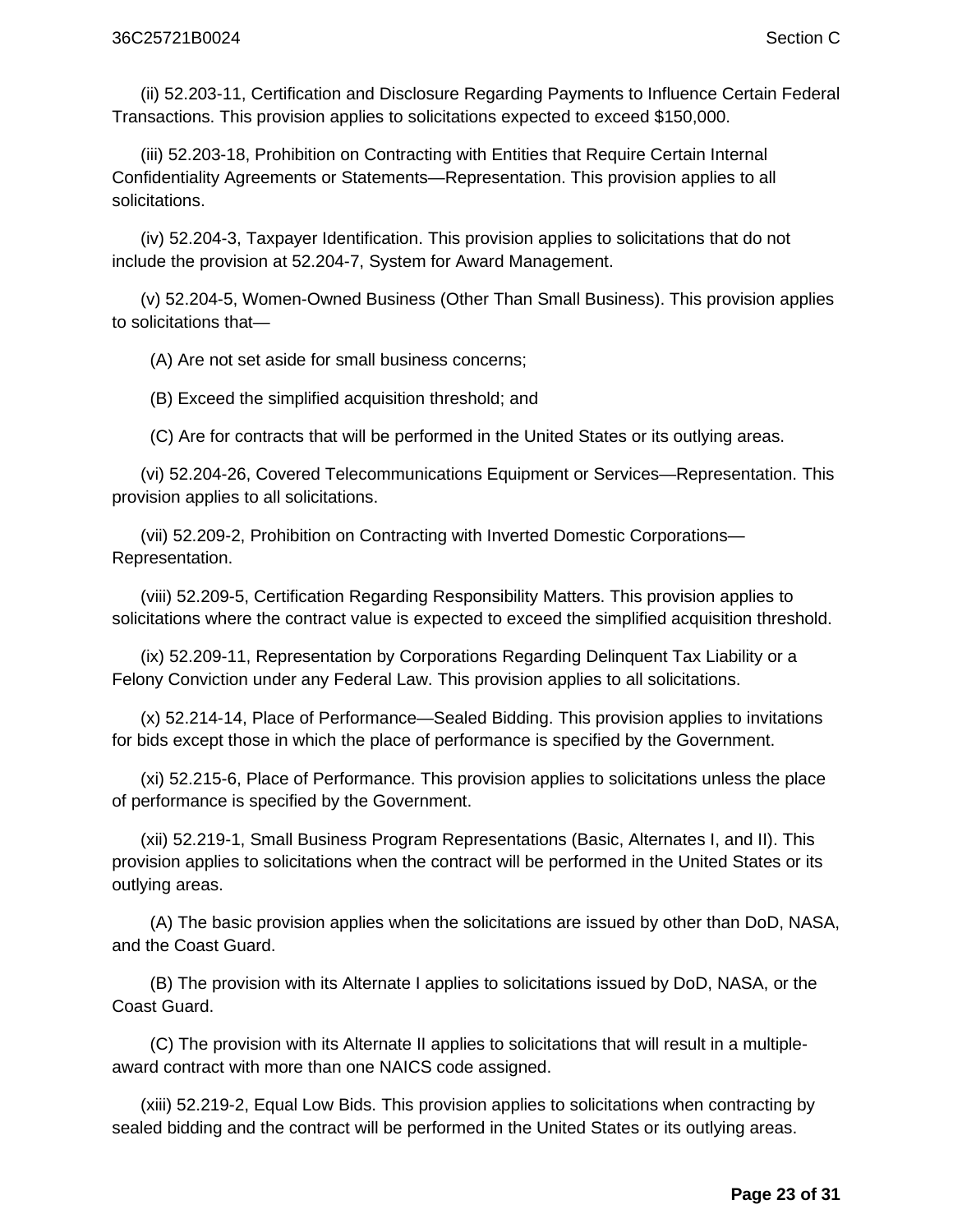(xiv) 52.222-22, Previous Contracts and Compliance Reports. This provision applies to solicitations that include the clause at 52.222-26, Equal Opportunity.

 (xv) 52.222-25, Affirmative Action Compliance. This provision applies to solicitations, other than those for construction, when the solicitation includes the clause at 52.222-26, Equal Opportunity.

 (xvi) 52.222-38, Compliance with Veterans' Employment Reporting Requirements. This provision applies to solicitations when it is anticipated the contract award will exceed the simplified acquisition threshold and the contract is not for acquisition of commercial items.

 (xvii) 52.223-1, Biobased Product Certification. This provision applies to solicitations that require the delivery or specify the use of USDA-designated items; or include the clause at 52.223-2, Affirmative Procurement of Biobased Products Under Service and Construction Contracts.

 (xviii) 52.223-4, Recovered Material Certification. This provision applies to solicitations that are for, or specify the use of, EPA-designated items.

 (xix) 52.223-22, Public Disclosure of Greenhouse Gas Emissions and Reduction Goals-- Representation. This provision applies to solicitations that include the clause at 52.204-7.)

 (xx) 52.225-2, Buy American Certificate. This provision applies to solicitations containing the clause at 52.225-1.

 (xxi) 52.225-4, Buy American—Free Trade Agreements—Israeli Trade Act Certificate. (Basic, Alternates I, II, and III.) This provision applies to solicitations containing the clause at 52.225-3.

(A) If the acquisition value is less than \$25,000, the basic provision applies.

 (B) If the acquisition value is \$25,000 or more but is less than \$50,000, the provision with its Alternate I applies.

 (C) If the acquisition value is \$50,000 or more but is less than \$83,099, the provision with its Alternate II applies.

 (D) If the acquisition value is \$83,099 or more but is less than \$100,000, the provision with its Alternate III applies.

 (xxii) 52.225-6, Trade Agreements Certificate. This provision applies to solicitations containing the clause at 52.225-5.

 (xxiii) 52.225-20, Prohibition on Conducting Restricted Business Operations in Sudan— Certification. This provision applies to all solicitations.

 (xxiv) 52.225-25, Prohibition on Contracting with Entities Engaging in Certain Activities or Transactions Relating to Iran—Representation and Certifications. This provision applies to all solicitations.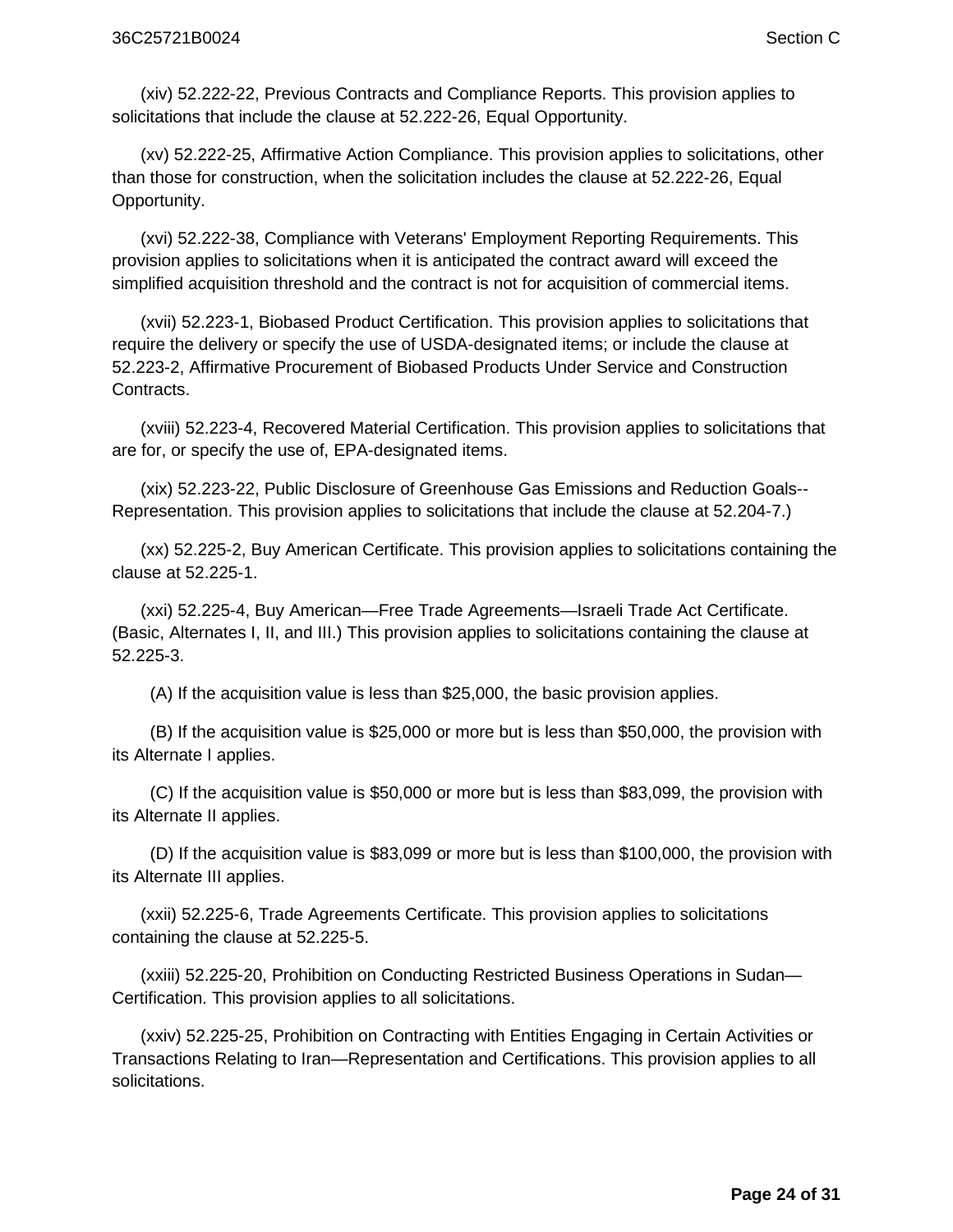(xxv) 52.226-2, Historically Black College or University and Minority Institution Representation. This provision applies to solicitations for research, studies, supplies, or services of the type normally acquired from higher educational institutions.

 (A) Solicitations for research, studies, supplies, or services of the type normally acquired from higher educational institutions; and

 (B) For DoD, NASA, and Coast Guard acquisitions, solicitations that contain the clause at 52.219-23, Notice of Price Evaluation Adjustment for Small Disadvantaged Business Concerns.

 (2) The following representations or certifications are applicable as indicated by the Contracting Officer:

[X](i) 52.204-17, Ownership or Control of Offeror.

[X](ii) 52.204-20, Predecessor of Offeror.

[](iii) 52.222-18, Certification Regarding Knowledge of Child Labor for Listed End Products.

 [](iv) 52.222-48, Exemption from Application of the Service Contract Labor Standards to Contracts for Maintenance, Calibration, or Repair of Certain Equipment—Certification.

 [](v) 52.222-52, Exemption from Application of the Service Contract Labor Standards to Contracts for Certain Services—Certification.

 [](vi) 52.223-9, with its Alternate I, Estimate of Percentage of Recovered Material Content for EPA-Designated Products (Alternate I only).

[](vii) 52.227-6, Royalty Information.

[](A) Basic.

[](B) Alternate I.

[](viii) 52.227-15, Representation of Limited Rights Data and Restricted Computer Software.

 (d) The Offeror has completed the annual representations and certifications electronically in SAM accessed through *[https://www.sam.gov](https://www.sam.gov/)*. After reviewing the SAM information, the Offeror verifies by submission of the offer that the representations and certifications currently posted electronically that apply to this solicitation as indicated in paragraph (c) of this provision have been entered or updated within the last 12 months, are current, accurate, complete, and applicable to this solicitation (including the business size standard applicable to the NAICS code referenced for this solicitation), as of the date of this offer and are incorporated in this offer by reference (see FAR 4.1201); except for the changes identified below [*offeror to insert changes, identifying change by clause number, title, date*]. These amended representation(s) and/or certification(s) are also incorporated in this offer and are current, accurate, and complete as of the date of this offer.

| FAR Clause # | <b>Title</b> | Date | hange ت |
|--------------|--------------|------|---------|
|              |              |      |         |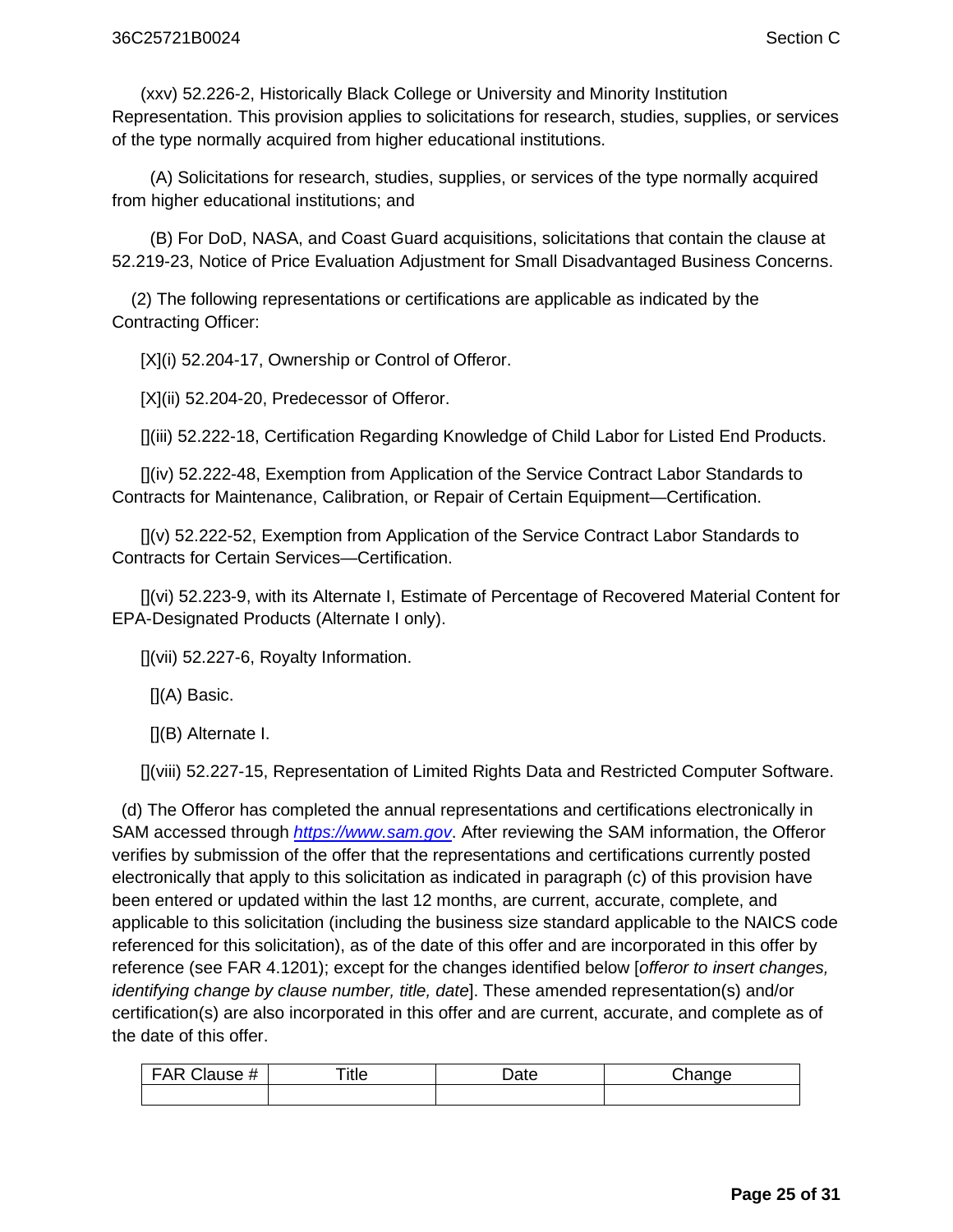Any changes provided by the offeror are applicable to this solicitation only, and do not result in an update to the representations and certifications posted on SAM.

(End of Provision)

# <span id="page-25-0"></span>**C.10 52.204-24 REPRESENTATION REGARDING CERTAIN TELECOMMUNICATIONS AND VIDEO SURVEILLANCE SERVICES OR EQUIPMENT (OCT 2020)**

 The Offeror shall not complete the representation at paragraph (d)(1) of this provision if the Offeror has represented that it ''does not provide covered telecommunications equipment or services as a part of its offered products or services to the Government in the performance of any contract, subcontract, or other contractual instrument'' in paragraph (c)(1) in the provision at 52.204–26, Covered Telecommunications Equipment or Services—Representation, or in paragraph (v)(2)(i) of the provision at 52.212–3, Offeror Representations and Certifications– Commercial Items. The Offeror shall not complete the representation in paragraph (d)(2) of this provision if the Offeror has represented that it ''does not use covered telecommunications equipment or services, or any equipment, system, or service that uses covered telecommunications equipment or services'' in paragraph (c)(2) of the provision at 52.204–26, or in paragraph  $(v)(2)$ (ii) of the provision at 52.212–3.

(a) *Definitions*. As used in this provision—

 *Backhaul, covered telecommunications equipment or services, critical technology, interconnection arrangements, reasonable inquiry, roaming,* and *substantial or essential component* have the meanings provided in the clause 52.204–25, Prohibition on Contracting for Certain Telecommunications and Video Surveillance Services or Equipment.

 (b) *Prohibition*. (1) Section 889(a)(1)(A) of the John S. McCain National Defense Authorization Act for Fiscal Year 2019 (Pub. L. 115–232) prohibits the head of an executive agency on or after August 13, 2019, from procuring or obtaining, or extending or renewing a contract to procure or obtain, any equipment, system, or service that uses covered telecommunications equipment or services as a substantial or essential component of any system, or as critical technology as part of any system. Nothing in the prohibition shall be construed to—

 (i) Prohibit the head of an executive agency from procuring with an entity to provide a service that connects to the facilities of a third-party, such as backhaul, roaming, or interconnection arrangements; or

 (ii) Cover telecommunications equipment that cannot route or redirect user data traffic or cannot permit visibility into any user data or packets that such equipment transmits or otherwise handles.

 (2) Section 889(a)(1)(B) of the John S. McCain National Defense Authorization Act for Fiscal Year 2019 (Pub. L. 115–232) prohibits the head of an executive agency on or after August 13, 2020, from entering into a contract or extending or renewing a contract with an entity that uses any equipment, system, or service that uses covered telecommunications equipment or services as a substantial or essential component of any system, or as critical technology as part of any system. This prohibition applies to the use of covered telecommunications equipment or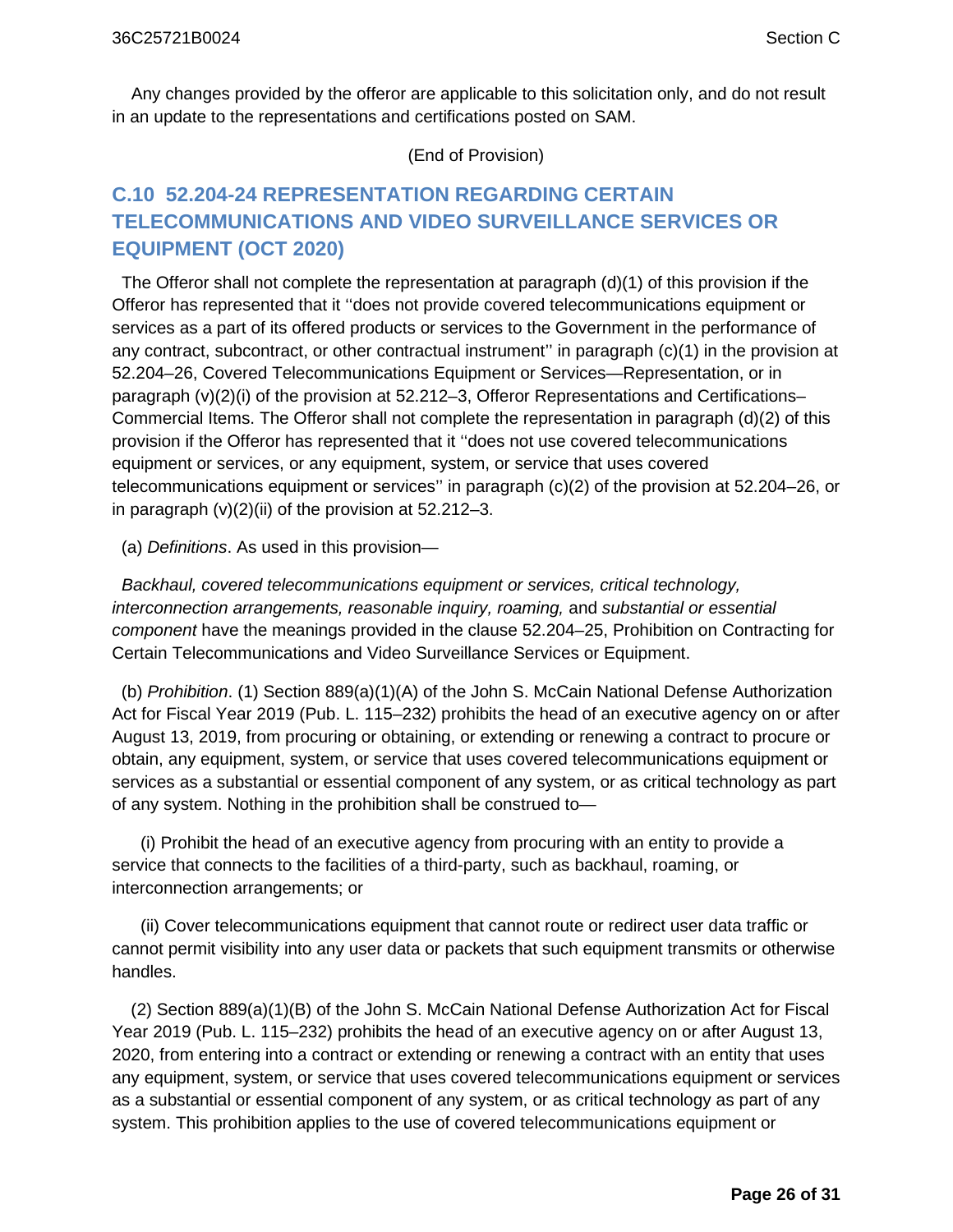services, regardless of whether that use is in performance of work under a Federal contract. Nothing in the prohibition shall be construed to—

 (i) Prohibit the head of an executive agency from procuring with an entity to provide a service that connects to the facilities of a third-party, such as backhaul, roaming, or interconnection arrangements; or

 (ii) Cover telecommunications equipment that cannot route or redirect user data traffic or cannot permit visibility into any user data or packets that such equipment transmits or otherwise handles.

 (c) *Procedures*. The Offeror shall review the list of excluded parties in the System for Award Management (SAM) [\(https://www.sam.gov\)](https://www.sam.gov/) for entities excluded from receiving federal awards for "covered telecommunications equipment or services."

(d) *Representations*. The Offeror represents that—

 (1) It [ ] will, [ ] will not provide covered telecommunications equipment or services to the Government in the performance of any contract, subcontract or other contractual instrument resulting from this solicitation. The Offeror shall provide the additional disclosure information required at paragraph (e)(1) of this section if the Offeror responds "will'' in paragraph (d)(1) of this section; and

 (2) After conducting a reasonable inquiry, for purposes of this representation, the Offeror represents that—

It [] does, [] does not use covered telecommunications equipment or services, or use any equipment, system, or service that uses covered telecommunications equipment or services. The Offeror shall provide the additional disclosure information required at paragraph (e)(2) of this section if the Offeror responds "does'' in paragraph (d)(2) of this section.

 (e) *Disclosures*. (1) Disclosure for the representation in paragraph (d)(1) of this provision. If the Offeror has responded "will'' in the representation in paragraph (d)(1) of this provision, the Offeror shall provide the following information as part of the offer:

(i) For covered equipment—

 (A) The entity that produced the covered telecommunications equipment (include entity name, unique entity identifier, CAGE code, and whether the entity was the original equipment manufacturer (OEM) or a distributor, if known);

 (B) A description of all covered telecommunications equipment offered (include brand; model number, such as OEM number, manufacturer part number, or wholesaler number; and item description, as applicable); and

 (C) Explanation of the proposed use of covered telecommunications equipment and any factors relevant to determining if such use would be permissible under the prohibition in paragraph (b)(1) of this provision.

(ii) For covered services—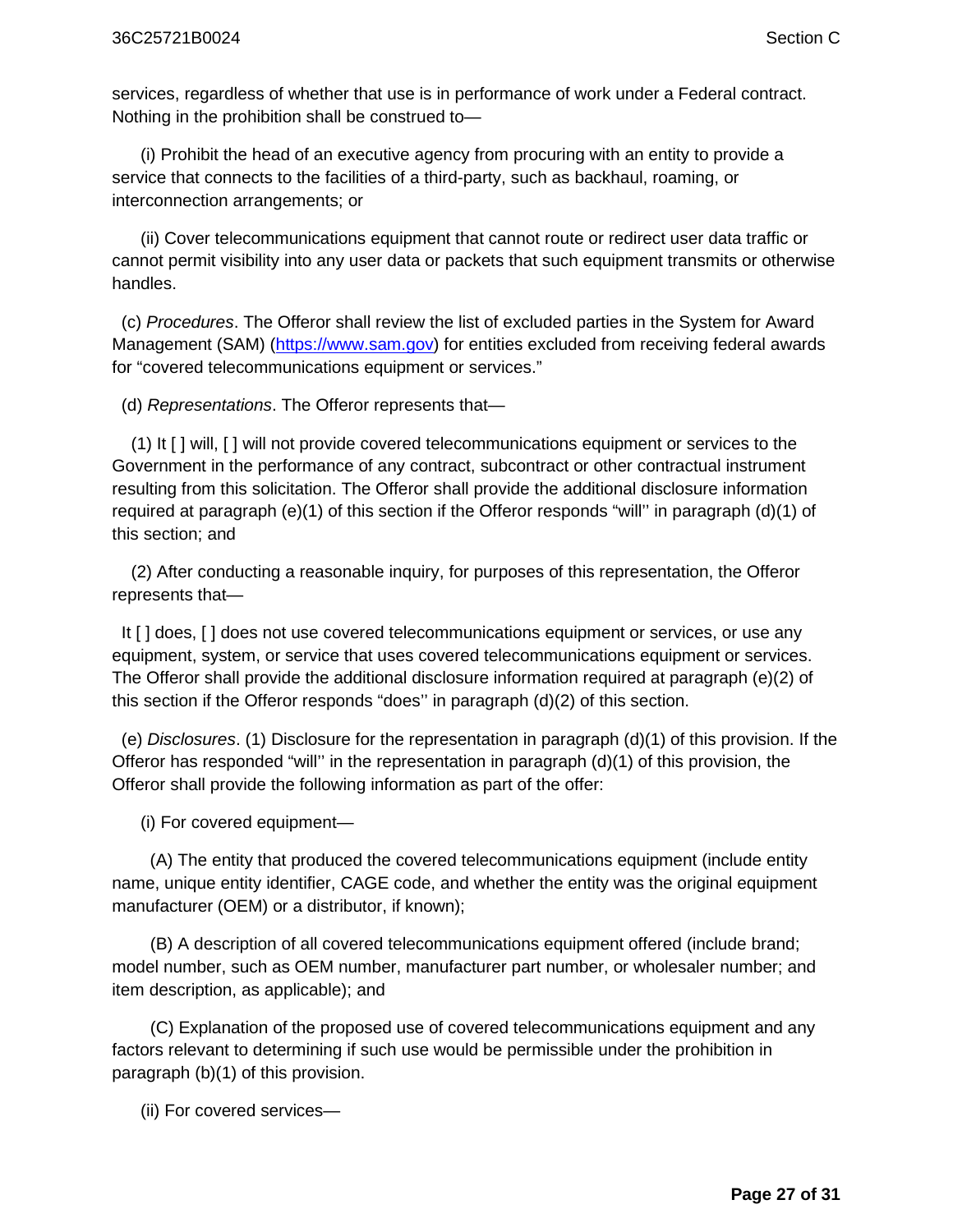(A) If the service is related to item maintenance: A description of all covered telecommunications services offered (include on the item being maintained: Brand; model number, such as OEM number, manufacturer part number, or wholesaler number; and item description, as applicable); or

 (B) If not associated with maintenance, the Product Service Code (PSC) of the service being provided; and explanation of the proposed use of covered telecommunications services and any factors relevant to determining if such use would be permissible under the prohibition in paragraph (b)(1) of this provision.

 (2) Disclosure for the representation in paragraph (d)(2) of this provision. If the Offeror has responded "does'' in the representation in paragraph (d)(2) of this provision, the Offeror shall provide the following information as part of the offer:

(i) For covered equipment—

 (A) The entity that produced the covered telecommunications equipment (include entity name, unique entity identifier, CAGE code, and whether the entity was the OEM or a distributor, if known);

 (B) A description of all covered telecommunications equipment offered (include brand; model number, such as OEM number, manufacturer part number, or wholesaler number; and item description, as applicable); and

 (C) Explanation of the proposed use of covered telecommunications equipment and any factors relevant to determining if such use would be permissible under the prohibition in paragraph (b)(2) of this provision.

(ii) For covered services—

 (A) If the service is related to item maintenance: A description of all covered telecommunications services offered (include on the item being maintained: Brand; model number, such as OEM number, manufacturer part number, or wholesaler number; and item description, as applicable); or

 (B) If not associated with maintenance, the PSC of the service being provided; and explanation of the proposed use of covered telecommunications services and any factors relevant to determining if such use would be permissible under the prohibition in paragraph (b)(2) of this provision.

(End of Provision)

| <b>FAR</b>    | Title                                     | <b>Date</b>     |
|---------------|-------------------------------------------|-----------------|
| <b>Number</b> |                                           |                 |
| 52.204-7      | SYSTEM FOR AWARD MANAGEMENT               | <b>OCT 2018</b> |
| 52.204-16     | COMMERCIAL AND GOVERNMENT ENTITY CODE     | <b>AUG 2020</b> |
|               | <b>REPORTING</b>                          |                 |
| 52.214-3      | AMENDMENTS TO INVITATIONS FOR BIDS        | <b>DEC 2016</b> |
| 52.214-4      | <b>FALSE STATEMENTS IN BIDS</b>           | APR 1984        |
| 52.214-5      | <b>SUBMISSION OF BIDS</b>                 | <b>DEC 2016</b> |
| $52.214 - 6$  | <b>EXPLANATION TO PROSPECTIVE BIDDERS</b> | APR 1984        |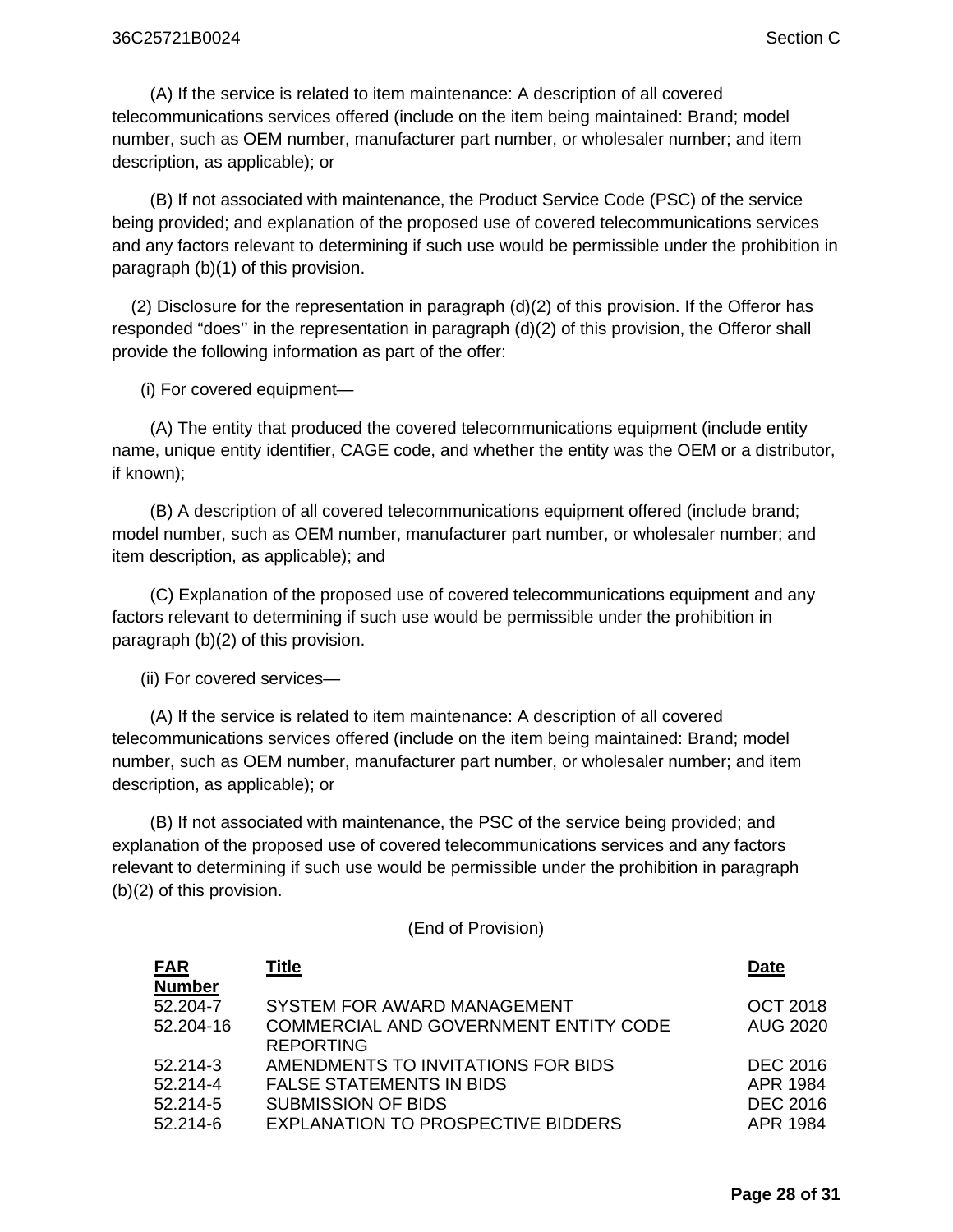| 52.214-7  | LATE SUBMISSIONS, MODIFICATIONS, AND         | NOV 1999        |
|-----------|----------------------------------------------|-----------------|
|           | <b>WITHDRAWALS OF BIDS</b>                   |                 |
| 52.214-18 | PREPARATION OF BIDS-CONSTRUCTION             | APR 1984        |
| 52.214-19 | CONTRACT AWARD-SEALED BIDDING-               | <b>AUG 1996</b> |
|           | CONSTRUCTION                                 |                 |
| 52.214-34 | SUBMISSION OF OFFERS IN THE ENGLISH LANGUAGE | APR 1991        |
| 52.214-35 | SUBMISSION OF OFFERS IN U.S. CURRENCY        | APR 1991        |

## <span id="page-28-0"></span>**C.11 VAAR 852.252-70 SOLICITATION PROVISIONS OR CLAUSES INCORPORATED BY REFERENCE (JAN 2008)**

 The following provisions or clauses incorporated by reference in this solicitation must be completed by the offeror or prospective contractor and submitted with the quotation or offer. Copies of these provisions or clauses are available on the Internet at the Web sites provided in the provision at FAR 52.252-1, Solicitation Provisions Incorporated by Reference, or the clause at FAR 52.252-2, Clauses Incorporated by Reference. Copies may also be obtained from the contracting officer.

[Contracting officer shall list all FAR and 48 CFR Chapter 8 (VAAR) provisions and clauses incorporated by reference that must be completed by the offeror or prospective contractor and submitted with the quotation or offer.]

(End of Provision)

## <span id="page-28-1"></span>**C.12 52.222-5 CONSTRUCTION WAGE RATE REQUIREMENTS— SECONDARY SITE OF THE WORK (MAY 2014)**

 (a)(1) The offeror shall notify the Government if the offeror intends to perform work at any secondary site of the work, as defined in paragraph (a)(1)(ii) of the FAR clause at 52.222-6, Construction Wage Rate Requirements, of this solicitation.

 (2) If the offeror is unsure if a planned work site satisfies the criteria for a secondary site of the work, the offeror shall request a determination from the Contracting Officer.

 (b)(1) If the wage determination provided by the Government for work at the primary site of the work is not applicable to the secondary site of the work, the offeror shall request a wage determination from the Contracting Officer.

 (2) The due date for receipt of offers will not be extended as a result of an offeror's request for a wage determination for a secondary site of the work.

(End of Provision)

### <span id="page-28-2"></span>**C.13 52.228-1 BID GUARANTEE (SEP 1996)**

 (a) Failure to furnish a bid guarantee in the proper form and amount, by the time set for opening of bids, may be cause for rejection of the bid.

 (b) The bidder shall furnish a bid guarantee in the form of a firm commitment, e.g., bid bond supported by good and sufficient surety or sureties acceptable to the Government, postal money order, certified check, cashier's check, irrevocable letter of credit, or, under Treasury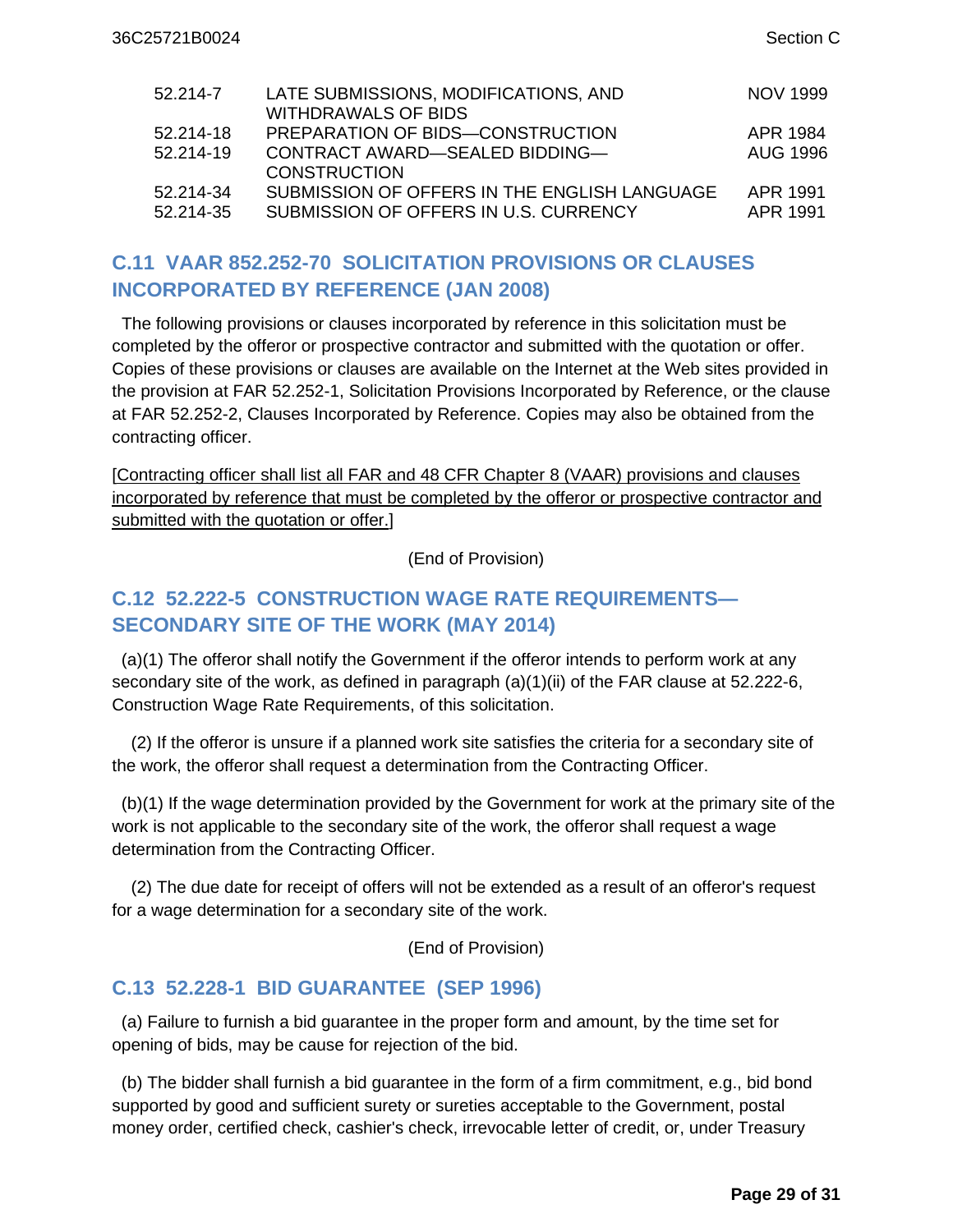Department regulations, certain bonds or notes of the United States. The Contracting Officer will return bid guarantees, other than bid bonds—

(1) To unsuccessful bidders as soon as practicable after the opening of bids; and

 (2) To the successful bidder upon execution of contractual documents and bonds (including any necessary coinsurance or reinsurance agreements), as required by the bid as accepted.

 (c) The amount of the bid guarantee shall be 20 percent of the bid price or one million, whichever is less.

 (d) If the successful bidder, upon acceptance of its bid by the Government within the period specified for acceptance, fails to execute all contractual documents or furnish executed bond(s) within 10 days after receipt of the forms by the bidder, the Contracting Officer may terminate the contract for default.

 (e) In the event the contract is terminated for default, the bidder is liable for any cost of acquiring the work that exceeds the amount of its bid, and the bid guarantee is available to offset the difference.

(End of Provision)

# <span id="page-29-0"></span>**C.14 VAAR 852.228-72 ASSISTING SERVICE-DISABLED VETERAN-OWNED AND VETERAN-OWNED SMALL BUSINESSES IN OBTAINING BONDS (DEC 2009)**

 Prime contractors are encouraged to assist service-disabled veteran-owned and veteranowned small business potential subcontractors in obtaining bonding, when required. Mentor firms are encouraged to assist protégé firms under VA's Mentor-Protégé Program in obtaining acceptable bid, payment, and performance bonds, when required, as a prime contractor under a solicitation or contract and in obtaining any required bonds under subcontracts.

(End of Clause)